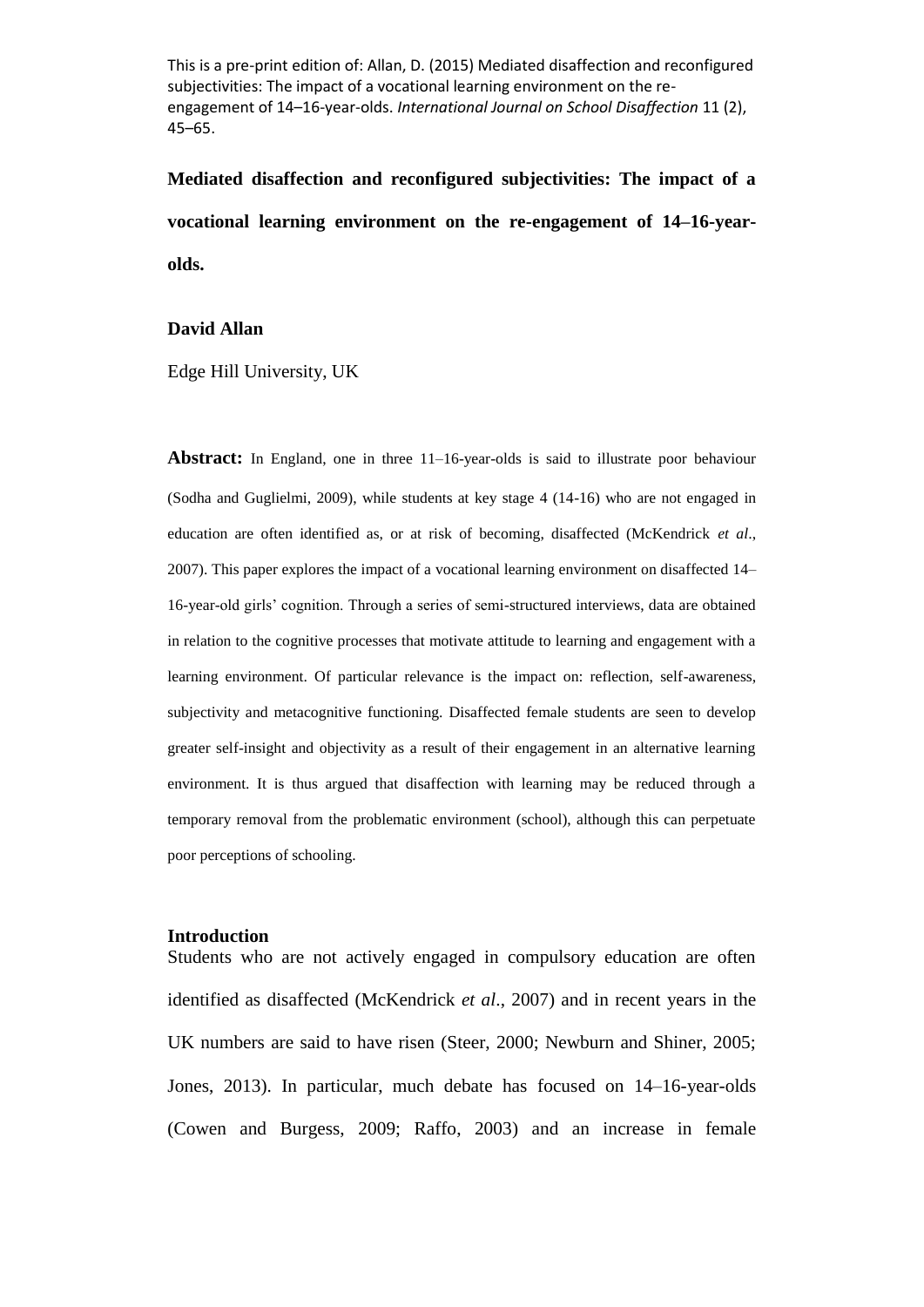disaffection (Jackson *et al*., 2010). This age range is often seen as important in the English education system as it is the period of study that culminates in the nationally recognised general certificate of secondary education (GCSE) and was, until recently, the end of compulsory education (students can still enter employment at 16 but need to remain in some form of learning  $-$  e.g. employment with training – until 18. See Gov.UK, 2014). Thus, the need to perform and achieve in this area has been noted as demanding for many students and can result in increased anxiety (Putwain, 2008) and disaffection (Duncan, 2013).

 Disaffection is often conceptualised ambiguously; indeed, it is described as 'both opaque and elusive' and is viewed as a complex area of understanding (Piper and Piper, 2000: 80). It is often identified through features such as disruptive behaviour and truancy (Piper and Piper, 2000) and a working definition for this paper incorporates non-participation in school and aligns closely to Sodha and Guglielmi's (2009) use of the term *disengagement* – referring to a lack of cooperation from the young person. Thus, disaffection in this study relates specifically to learning and the school environment and refers to the point at which student dissatisfaction with education leads to active disengagement. Garvik *et al.*, (2014: 594) suggest that 'school disengagement is about detaching from school, disconnecting from its norms and expectations' and students in this study who exhibit such behaviour are identified by their school as *disaffected* and 'at risk'. Terms surrounding engagement can be difficult to define as they are often context-specific and

Corresponding author david.allan@edgehill.ac.uk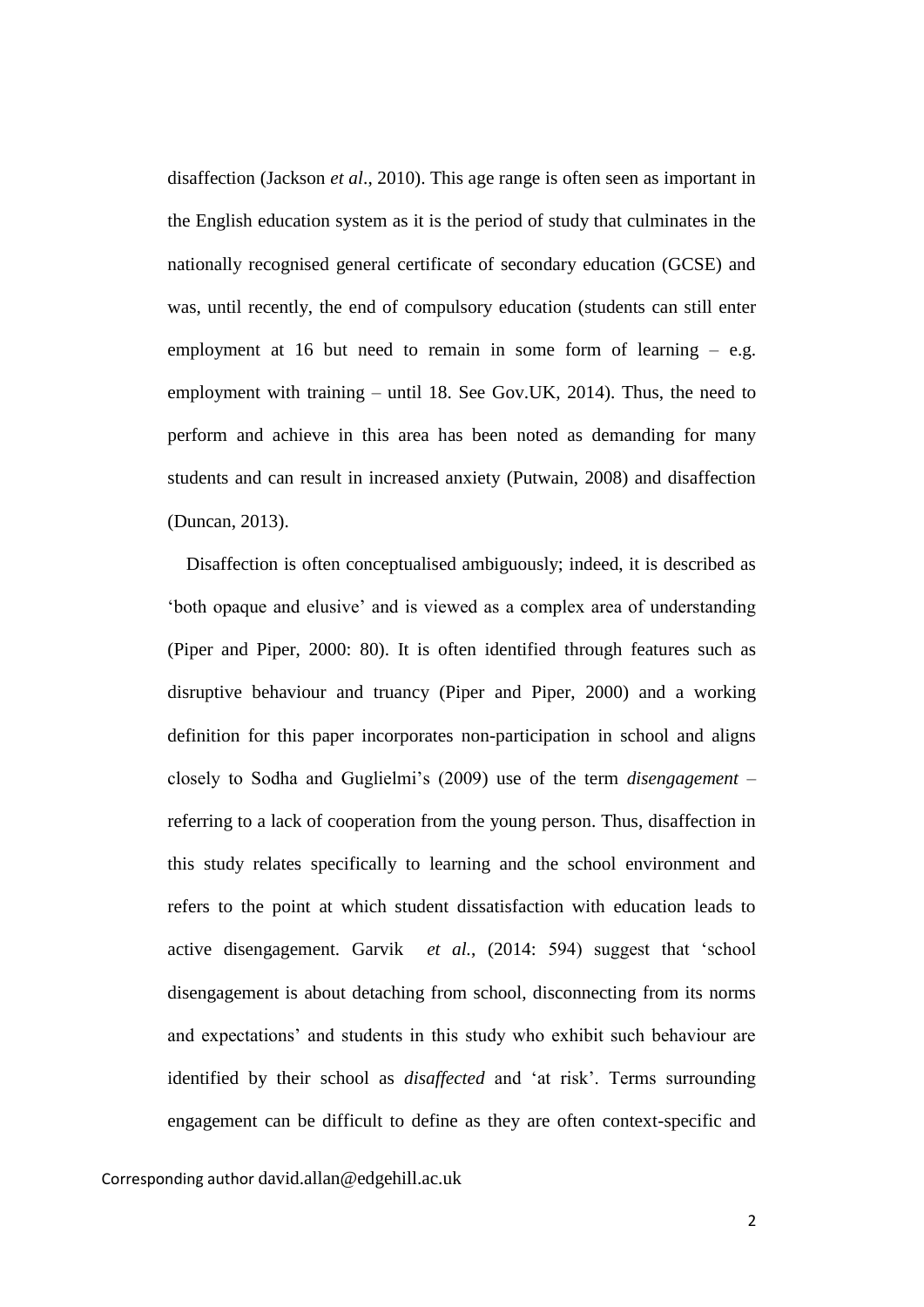Bryson and Hand's (2007) argument that engagement and disengagement are situated on a continuum is a useful one. However, this study steers away from students who may be 'quietly disaffected' (Feng and Johnson, 2009: 12) and concentrates on those who have undergone a programme of intervention.

 Disaffection with learning is an international phenomenon (Harber, 2008) and has prompted debate in countries such as America (Kelly and Price, 2009), Australia (Thompson and Bell, 2011), India and China (Feng and Johnson, 2009), Lebanon (Gaith and Shaaban, 2005), and Lithuania (Petrušauskaitė, 2010). Indeed, OECD (2012: 11) reports 28 out of 65 countries scoring below the OECD average on 'having skipped classes or days of school.' Despite many common features, however, cultural experiences can vary widely. In Japan, for instance, a 'school phobia/refusal' [*tôkôkyohi*] is identified where 'students, on a long-term basis, cannot or do not go to school' (Yoneyama (2000: 77). Consequently, the Japanese school system is problematized and *tôkôkyohi* is said to result from a 'burnout of alienated and over-socialised students [that can even end in] suicide (or murder)' (Yoneyama, 2000: 92).

 The British government has invested millions of pounds on initiatives designed to address school disengagement, such as provision for excluded children to get them 'back on track' (DCSF, 2008), increased flexibility in the 14-16 curriculum (Golden *et al.*, 2004), work-related learning (Ofsted, 2005), physical activity programmes (Sandford *et al*., 2008), multi-agency approaches (Webb and Vulliamy, 2004) and a general focus on absenteeism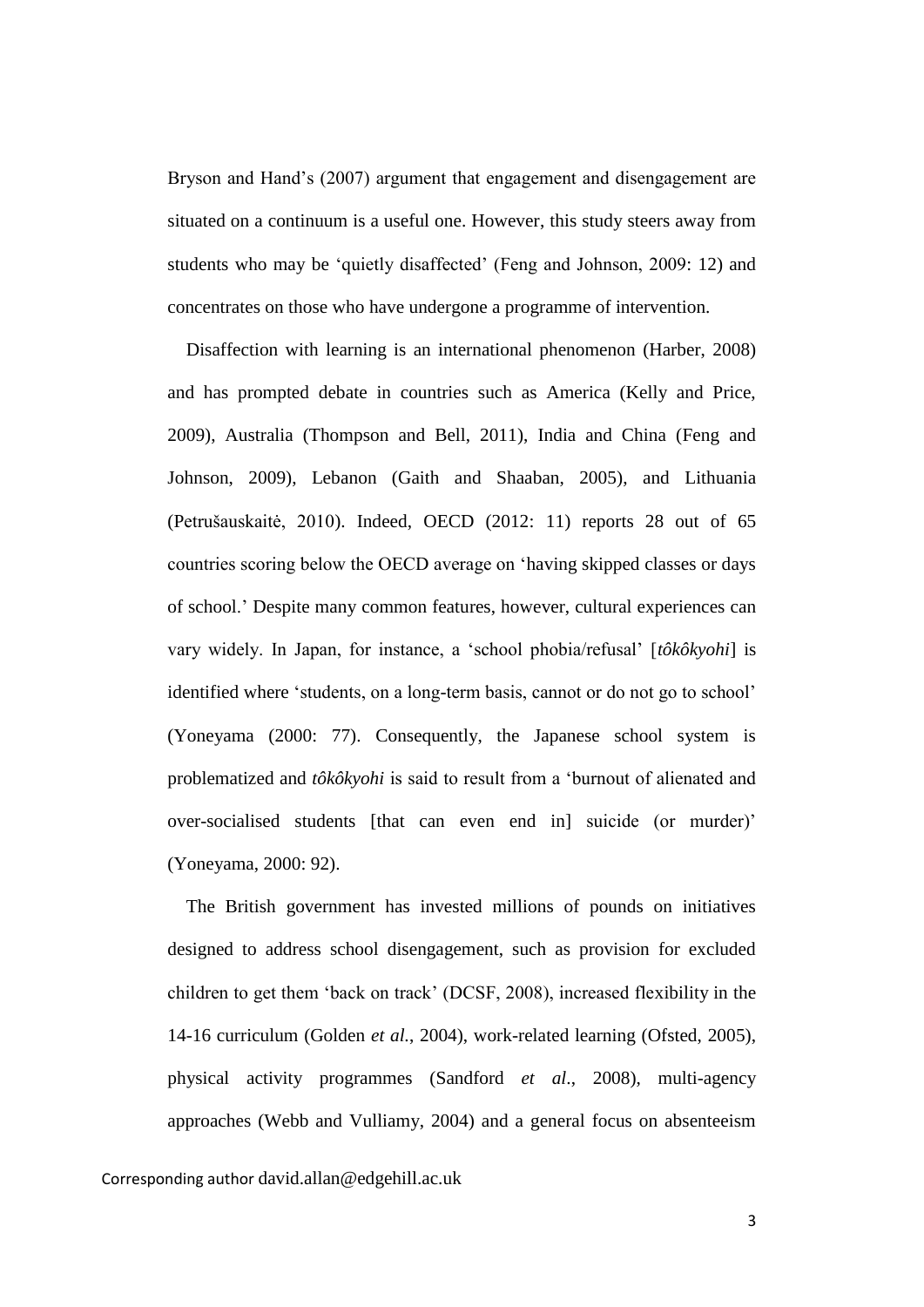(Duncan, 2013). Unfortunately, many are not economically sustainable and 'innovation becomes accepted and institutionalised at a very slow pace' (Webb and Vulliamy, 2004: x), despite the potential to address disaffection. This paper, then, explores young girls' perspectives of vocational learning in an out-of-school environment in the north of England.

 I begin by foregrounding the student experience with an exploration of the cultural and socioeconomic factors that can impact on attitudes to learning and pupil motivation. I then identify the context of the research by outlining the operationalisation of the alternative learning programme and its aim of tackling disengagement. Thereon, data are used to represent the girls' perceptions of the vocational environment and to illustrate their journey through engagement/disengagement/re-engagement. Through the promotion of student voice, common perceptual traits illustrate stages of growing selfawareness and metacognition. In line with other research (Billett, 2006; Davies *et al.*, 2008), it is also argued that girls' subjectivities are influenced by their social experiences and cultural surroundings.

### **Newtown**

The local authority (LA) in Newtown advocates its work-based learning programme (WBLP) to address disaffected 14–16-year-olds. The programme utilises the professional knowledge of 26 private training providers, each offering pastoral care, re-engagement, and vocational learning to disaffected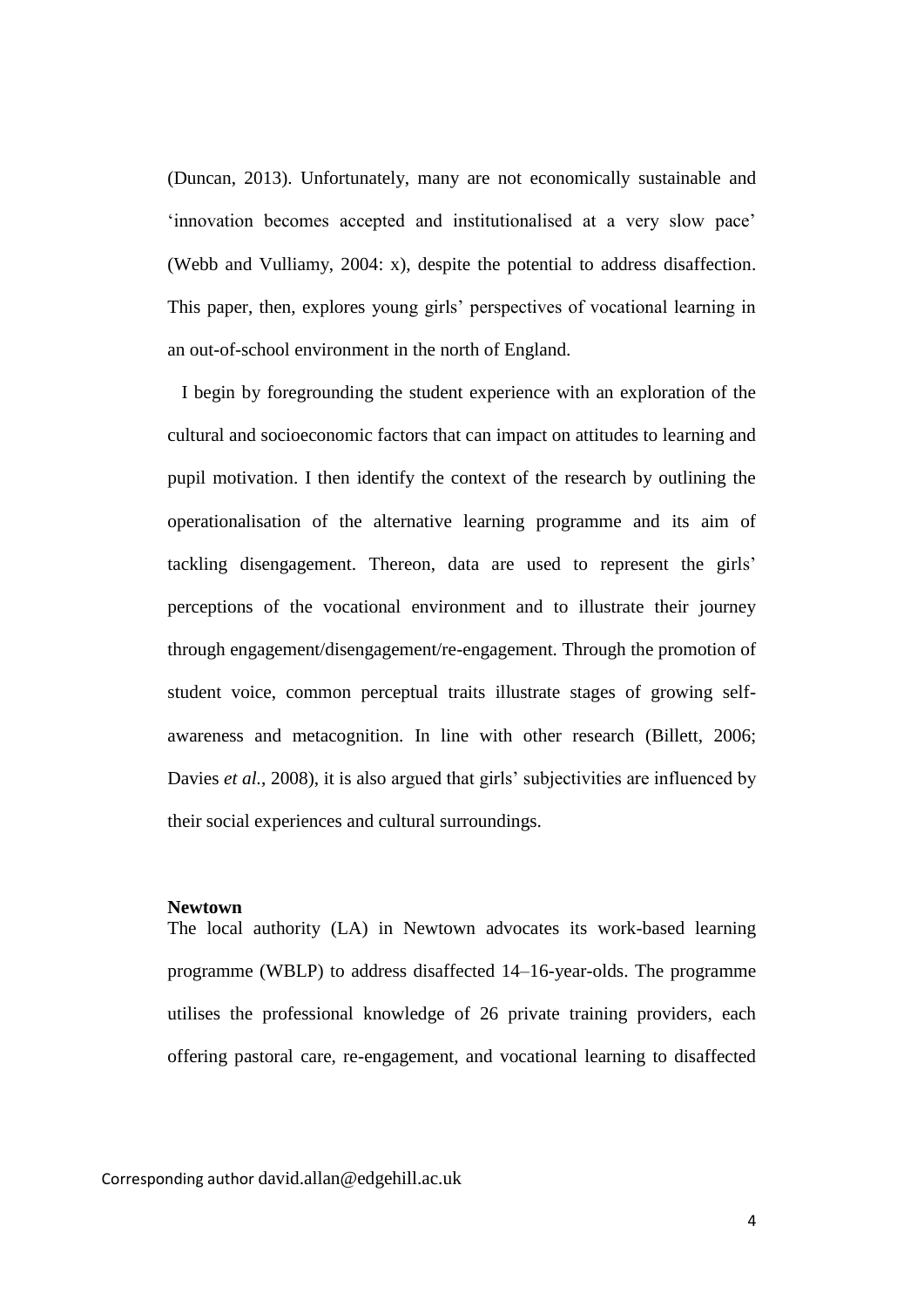young people. This study was conducted in a particular training provider that is popular with disaffected girls and specialises in hair and beauty courses.

 Newtown is identified as a deprived area with GCSE attainment below the national average. In the year 2000, it was identified by Ofsted, along with several other areas, as in need of redress. Initiatives around this time promoted post-14 entry to further education to improve links with schools (DfES, 2002). However, schools in Newtown found that this was problematic, with poor attainment in literacy and numeracy often precluding attendance. Moreover, a rise in permanently excluded pupils caused further concern; thus, the WBLP was formed in 2002. To date, the programme is rated favourably by schools and the LA, where it is reputed to be an important alternative learning route for disaffected students.

### **Social influences**

Despite much negative media attention and labels such as 'ignorant yobs', many disaffected students value education (Graham *et al.,* 2015). However, young people often face a myriad of social pressures and these can induce disaffection, wherein the government policy discourse is about 'diverting the unwanted behaviour and not, for the most part, about meeting unmet needs' (Parsons, 2005: 188). Consequently, a challenge to conformity may result in educational losses.

 For Duncan (2013: 31), schools often present an environment where 'children are made to compete against each other, creating a pool of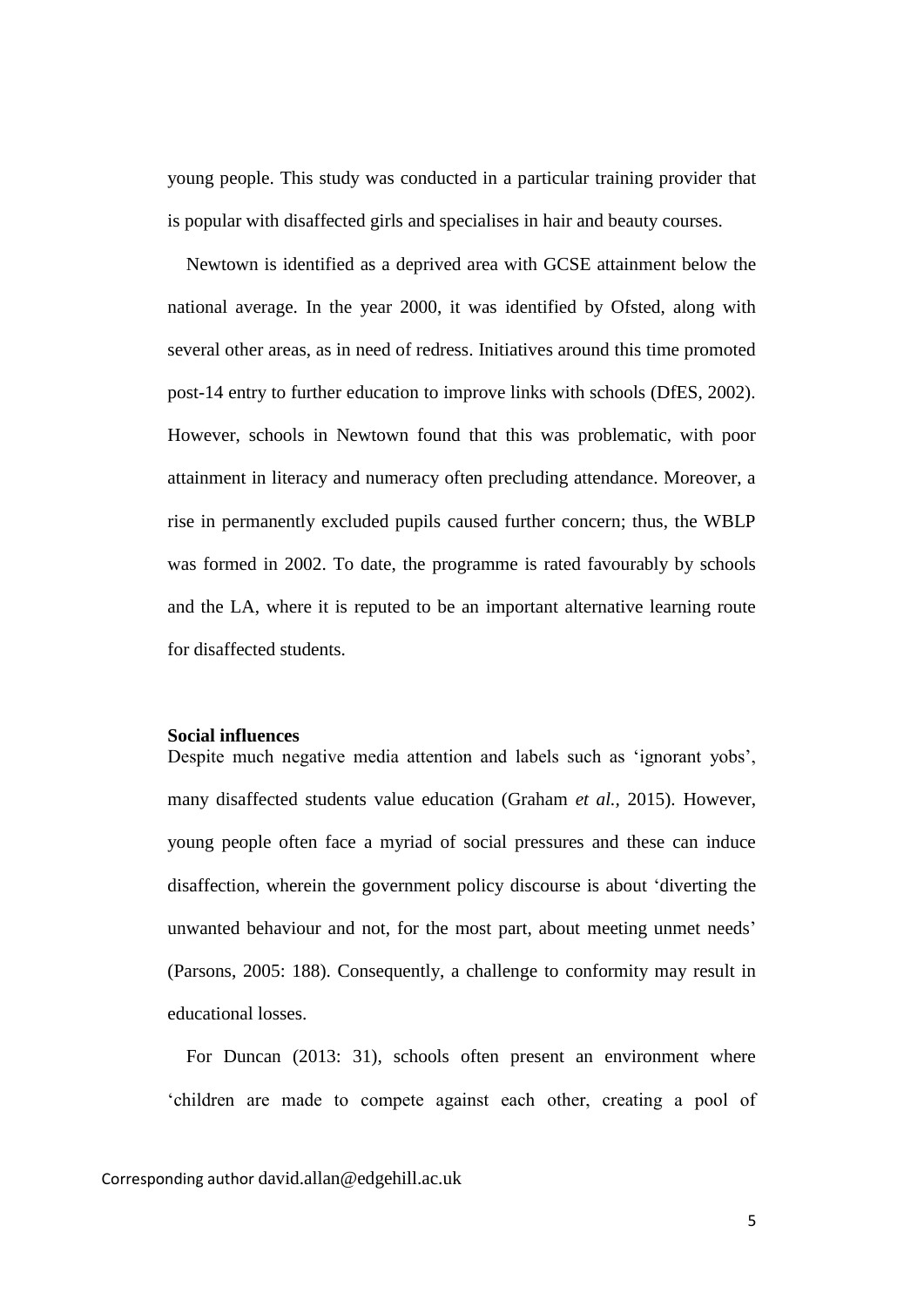disaffected resentful losers.' However, a change of environment can benefit the many students 'who would otherwise struggle in the social comparative and competitive environment of traditional academic classrooms' (Kelly and Price, 2009: 819) or indeed those who simply refuse to conform (Mills and McGregor, 2010). As such, 'alternative learning environments [can] alter students' views about themselves…as learners' (Riley *et al.*, 2006: 18) and help them to re-connect with a learning space (Smyth and McInerney, 2013), particularly where marginalisation is an outcome of schools' adherence to homeostatic maintenance (Lumby, 2012). Thus, compulsory schooling can provide a competitive culture that coexists with conformity where students are expected to engage with a wide variety of subjects, often with a 'narrowed academic focus' (Hilton, 2006: 310). This in itself can impact on a student's self-esteem and perceived ability and it is not uncommon for schools to inadvertently create factions of rivalry, some of which may coincide with societal groupings (Harber, 2008).

 A priority for many young people is to be successfully situated within society and this can dictate their status or position in school. In this way, schools that fail to identify with students' social surroundings may be perceived as alienating and thus lead to learning being relegated. Disaffection, then, is often a sociological concern (Slee, 2014) and this can lead to disengagement, whereupon school may be deemed irrelevant and students withdraw with a poor sense of belonging (Duncan, 2013). As such, many school environments prove problematic for some students and often result in a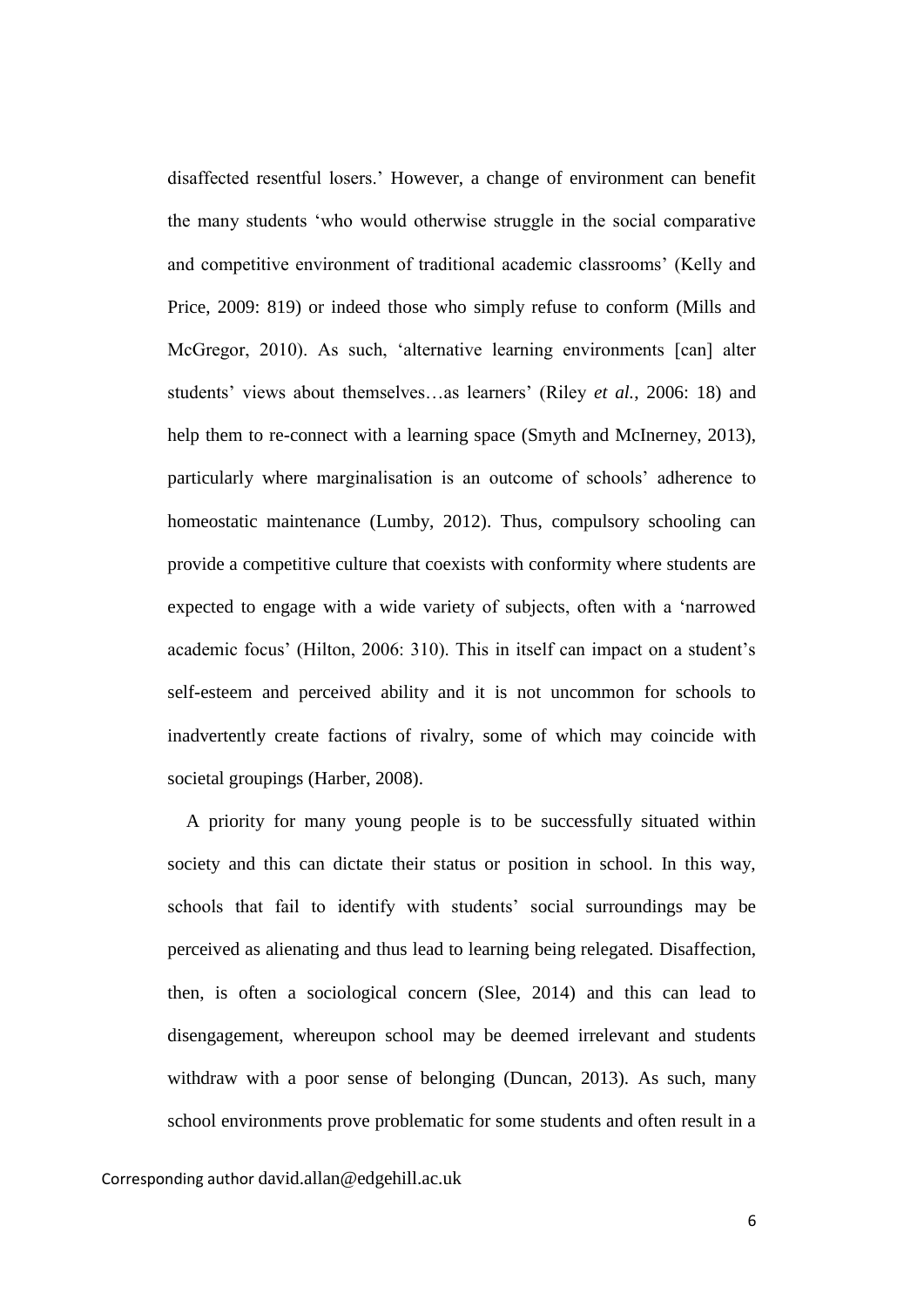riposte of activity, such as non-conformity and 'unwanted' behaviour, wherein lessons are planned 'around 'control' rather than 'learning' factors' (Haydn, 2008: 1). In order to circumnavigate the exclusion process, students may be allocated to an alternative learning environment, such as a vocational learning programme. One significant aspect of such environments may be that they provide a space for students to engage in social practices (Virtanen *et al.*, 2014). However, although this can present the opportunity for a new start (Kelly and Price, 2009), it can also create a disjuncture where the students are not 'fully included in the mainstream curriculum' (Jones *et al*., 2003: 77) and may therefore be further marginalised.

 Sodha and Guglielmi (2009: 8) suggest that one in twenty students in England miss a significant amount of their schooling through truancy, whilst one in three 11–16-year-olds illustrate poor behaviour. From such conceptualisation we may infer deep-rooted difficulties with the English education system, wherein many young people refuse to participate (Parsons, 2005). As Duncan (2013: 30) argues, 'the schooling system in England, and also across the industrialized world, has a set of institutional features that actively produces disaffection amongst those unsuited to comply with them.' Thus without intervention, one in three students being temporarily disengaged can result in embedded disaffection (Riley *et al.*, 2006).

### **Identifying disaffection and gender implications**

Corresponding author david.allan@edgehill.ac.uk Disaffection has been noted in children's early education (5-11) and although this is often described as 'mild' it can become exacerbated as the child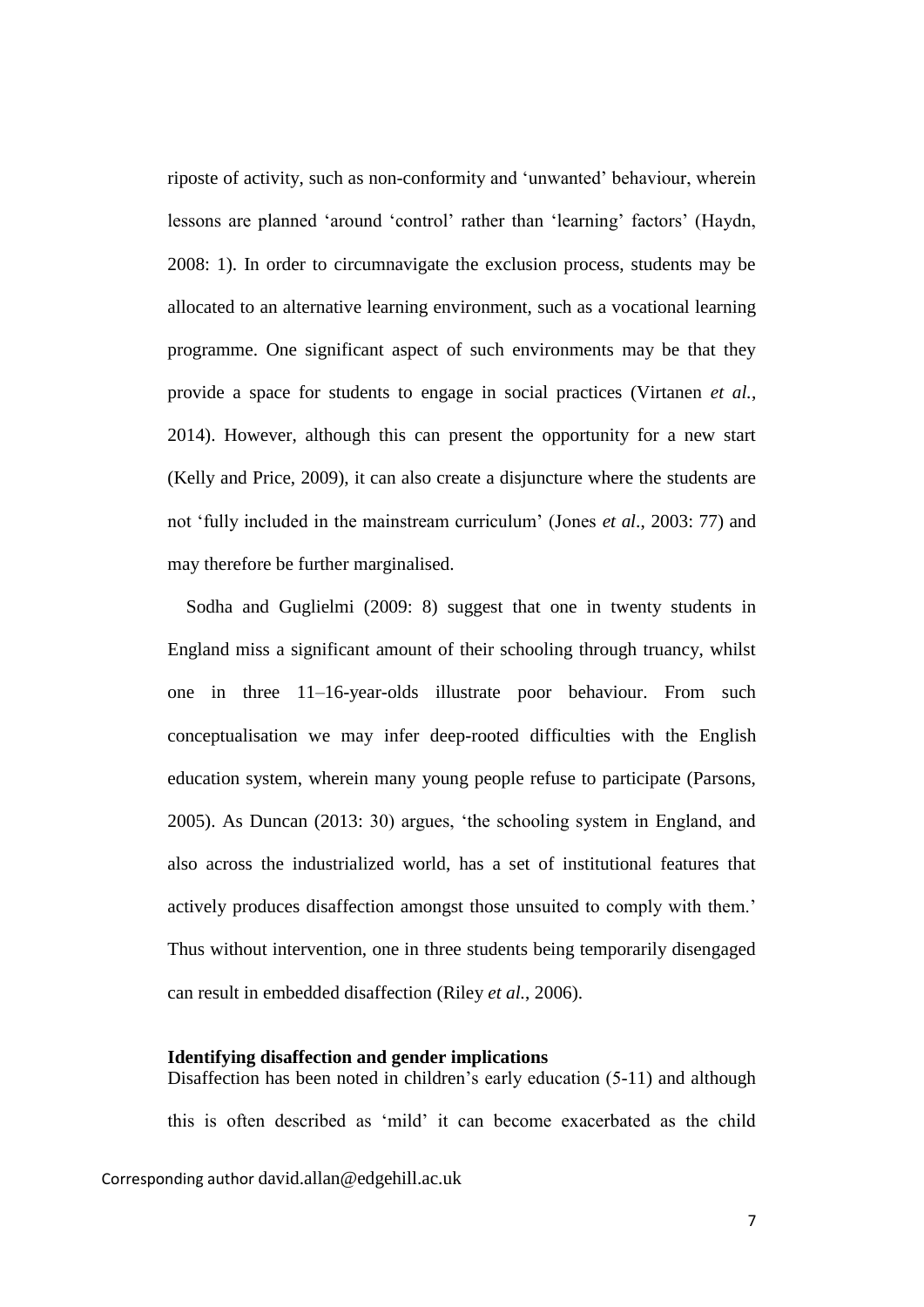develops (Sodha and Guglielmi, 2009), particularly if preventative action is not implemented until 14+ years. Thus, the figure for learners identified as disaffected at this later stage in their education can be around 50 per cent (Newburn and Shiner, 2005). Moreover, identifying it may be problematic as causes are often manifold and issues such as low self-esteem may cause a misdiagnosis; disruptive behaviour, for instance, can be a mechanism for defending self-perceived inability where learning is 'dominated by the voices of the more powerful' (Smyth and McInerney, 2013: 44). Thus, students can become disaffected through feelings of incompetency (Boaler *et al*., 2000) and self-labelling as educational failures (Yannick *et al*., 2011). However, selfworth can be developed and those students who have never witnessed the impact of positive behaviour can be incentivised through praise (Haimovitz and Corpus, 2011). This can be particularly beneficial where students have experienced repeated negative emotions and where relationships with teachers are deemed to be ill-fitting (Smyth and McInerney, 2013).

 Studies of disaffection have identified patterns of gendered behaviour, such as emotional and cognitive withdrawal, truanting, and higher levels of depression in girls, and comparatively lower aspirations in boys who disengage at a young age (Garvik *et al.*, 2014; Sodha and Guglielmi, 2009). Osler (2006) for instance, suggests that boys have a tendency to be more physical while girls are often seen to use psychological tactics such as bullying. However, many young women seek to negotiate inequality and thus challenge these norms, resulting in labels of laddishness from the media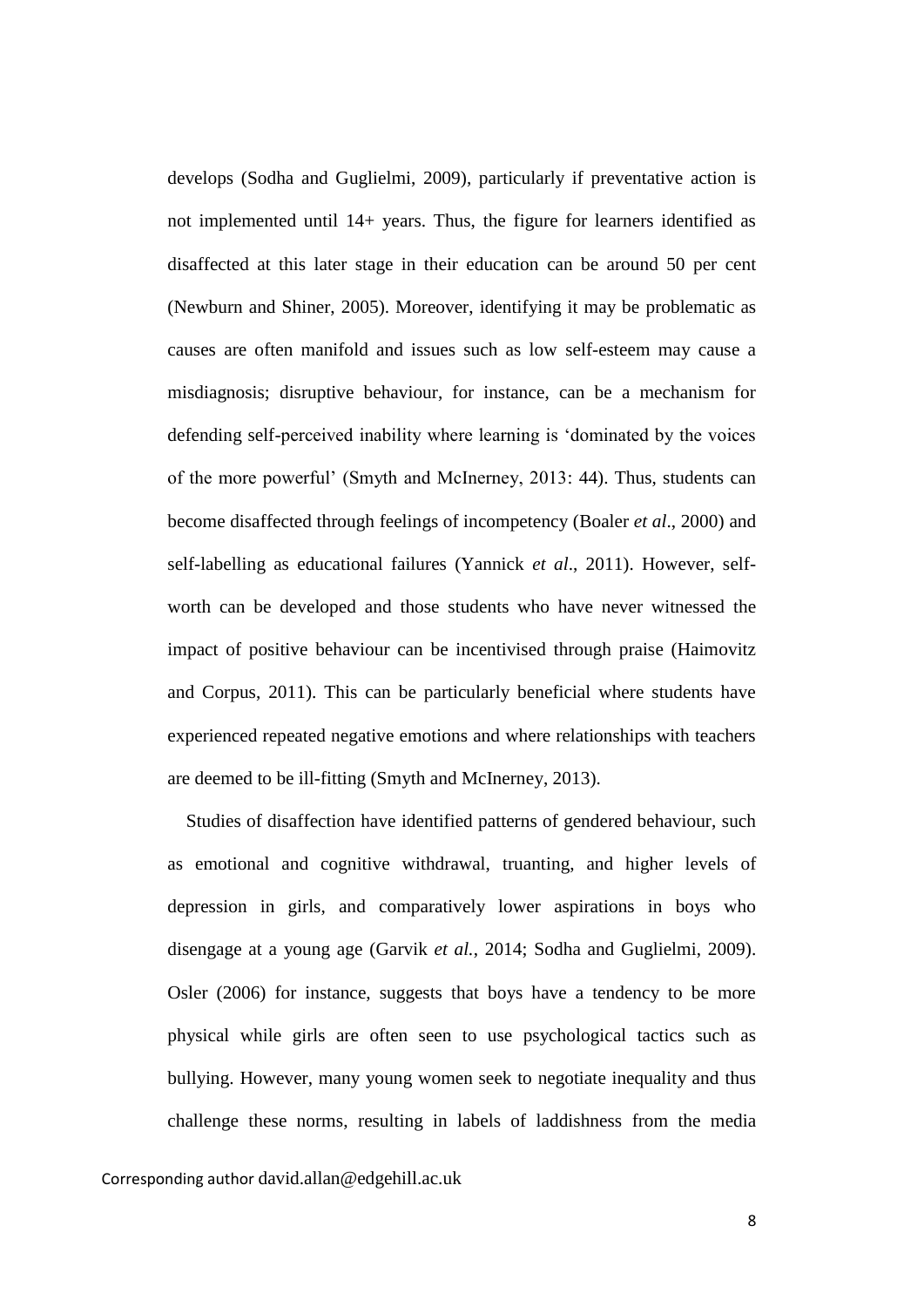(Jackson, 2006), whereupon disaffection may be exacerbated (Jackson *et al*., 2010). The synthesis of disaffection, gender and vocational learning, then, is arguably a timely research focus, and analysis of young girls' perspectives can contribute to current understanding.

**Constructing perspectives: environment and intrapersonal development** The significance of learners' perceptions of their environments has led to a growing literature over the last thirty years (Entwistle and Tait, 1990; Trigwell and Ashwin, 2006; Könings *et al.*, 2011). Harris *et al.*, (2001: 263) noted a connection between a student's learning experience and their personal knowledge of the world where, 'Learning on-the-job was perceived to be more real life' whilst learning 'off-the-job' was more concerned with 'why.' Thus, a learning environment can create disinterest in learning where it is seen to influence students' behaviour. Moreover, Könings *et al.*, (2011: 441) claim that 'students' perceptions of instruction determine the nature and quality of their learning processes.' A change of environment, then, can help to remotivate disaffected students and stimulate learning as it presents an opportunity for a new start (Kelly and Price, 2009; Mills and McGregor, 2010), particularly where students perceive it to be more constructivist and can engage in a deeper level of learning (Gijbels *et al.*, 2006). However, Gijbels *et al.*, (2006: 214) argue that, 'all learning environments are [potentially] constructivist since...students are constructing knowledge.'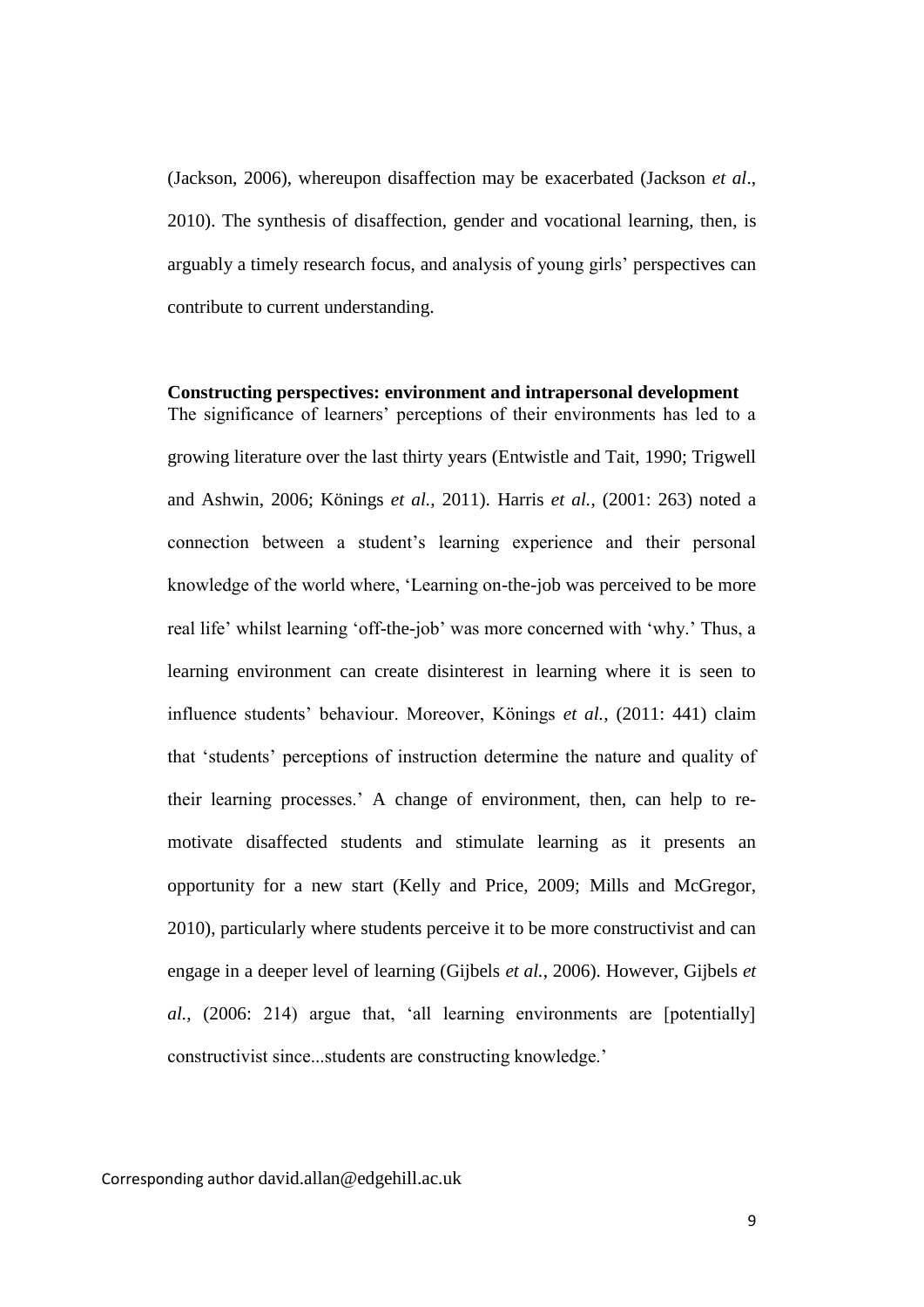### **Metacognition**

A different environment may mean a change in pedagogical practice and this can influence deeper metacognition (Thomas, 2013), a process that has been identified as influential in 'learning and problem-solving' and has been associated with the 'achievement of deeper understanding' (Sandi-Urena *et al*., 2011: 324). Metacognition has been found to directly impact on learning as it can act independently of aptitude (Swanson, 1990). In this study, the term metacognition is used to refer to analysis of cognitive functioning or growing self-awareness. In a broad sense, there is an element of what is commonly referred to as 'thinking about thinking' (Papaleontiou-Louca, 2003); however, usage is closely related to students' meta-analyses of their learning and reflection of personal progress, whereupon the outcome is arguably a deeper understanding of their learning journey and greater metaknowledge – sometimes identified in a raw state as 'knowledge about knowledge' (McKay, 2002).

 Papaleontiou-Louca (2003: 10) describes metacognition as referring to 'thoughts about thoughts, knowledge about knowledge or reflections about actions.' There is, then, the element of self-thought in relation to how learning occurs; however, more importantly for the students in this research is the growing self-awareness of how role and self are contextualised within education. According to Joseph (2010: 100), 'Successful students at all grade levels are self-regulated learners who assess their knowledge and examine their cognitive processes.' Moreover, students that illustrate frustration with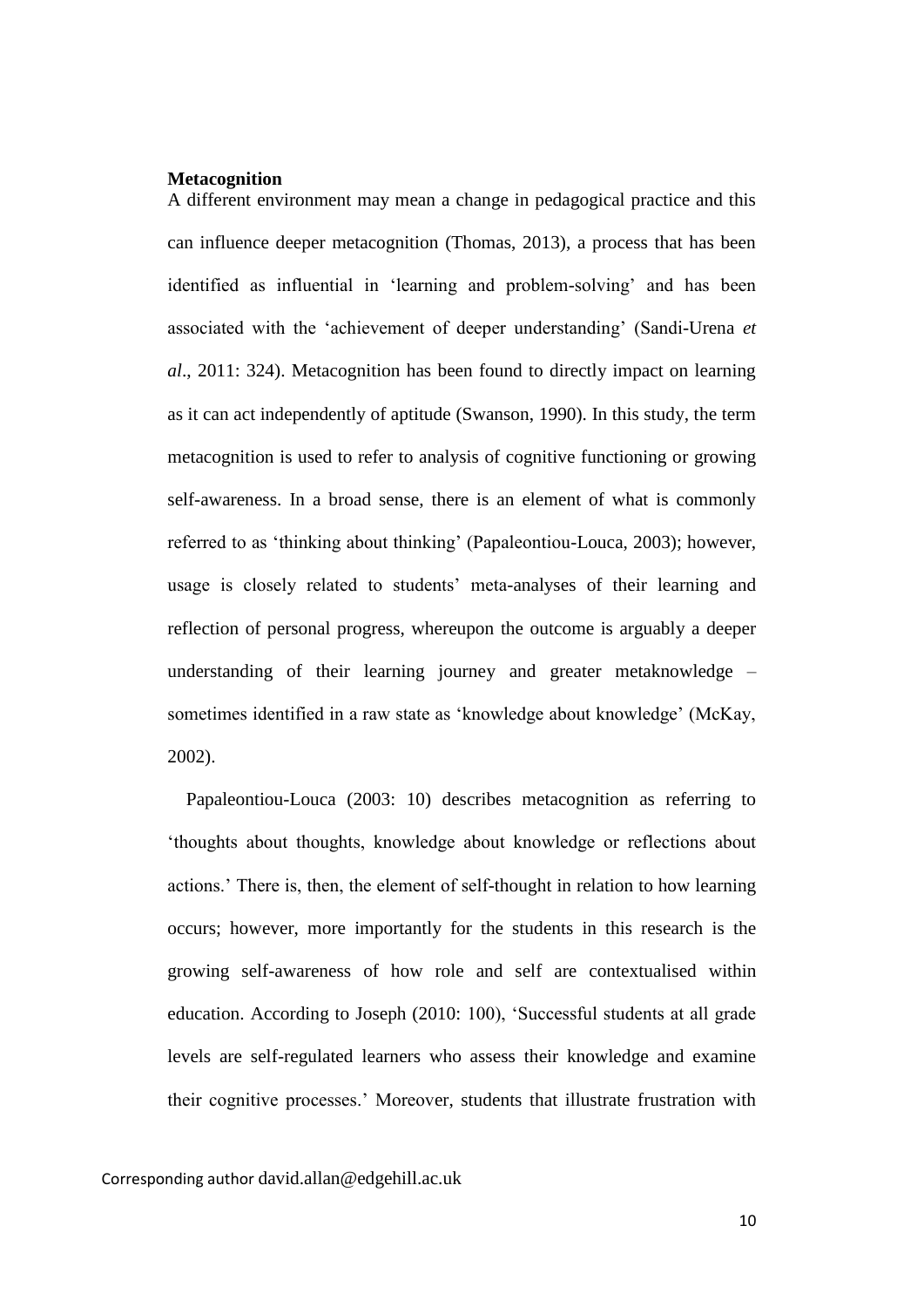school have been shown to 'favor a mindless, nonmetacognitive intellectual behavior, that in turn worsens performances' (Masi *et al*., 1998: 136). The role of metacognition in raising self-awareness, then, may help students to increase their achievements and this is important for this study as fears of academic incompetence are linked to disengagement (Yannick *et al*., 2011). However, school frustration can be an inhibiting factor for metacognition and one strength of alternative environments is the opportunity for a 'clean slate' (Kelly and Price, 2009).

 An alternative environment can facilitate the process of metacognition and greater self-perception (Riley *et al.*, 2006), often because it offers a critical space for thinking (Smyth and McInerney, 2013) that is not always perceived to be available in school, perhaps due to the pressure to perform (Duncan, 2013). Moreover, strong teacher-student relationships are often seen to be tailored to individual needs and flexibility in an alternative setting can often lend itself to such relationships.

# **Methodology**

Through a social constructionist approach (Burr, 1995), this paper explores qualitative data obtained from semi-structured interviews with ten female 14– 16-year-old students, three tutors and three teachers. The young women are seen to *construct* meaning by drawing on, and reconfiguring, prior knowledge to make sense of new experiences.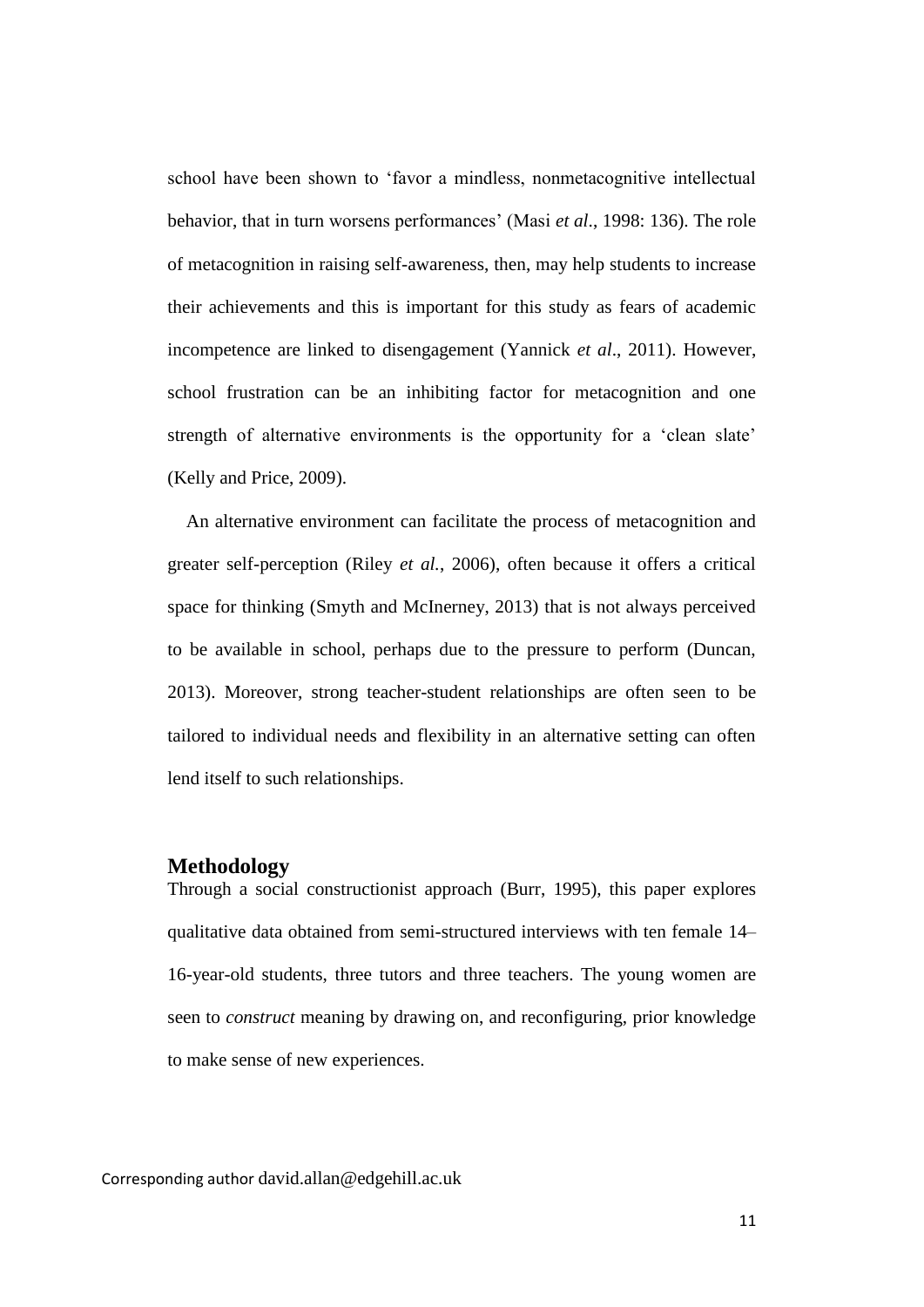Qualitative research has been noted as 'a key commitment' of capturing students' perceptions (Gibbs, 2007: 7), within which interviews can 'reach areas of reality that would otherwise remain inaccessible such as people's subjective experiences and attitudes' (Peräkylä and Ruusuvuori, 2013: 277). Furthermore, a qualitative study has been argued as central to the understanding of disaffection as it can capture emotion (Lewis, 2013). The young women who participated in this study were undertaking vocational learning in an out-of-school environment in the north of England and were each interviewed for an average of one hour (in total). All ten were working towards a level one qualification entitled *Introduction to the Hair and Beauty Sector*. The interviews were *extended* over six-weeks to enable the capture of bite-sized chunks of data to align with the young women's general disinterest and to build on their interaction with the environment, in a semi-structured fashion. While this method has the potential to contribute to the data by facilitating thinking, the themes that emerged were arguably strong from the outset. Thus, the young women's perceptions of learning, and engagement in metacognition and reflection, can be seen to be attributed to their experiences, rather than the data collection process.

 The participants are identified as working class (based on parental occupation and income) and of White British ethnicity, and the research sample draws on a mixture of schools in Newtown. The young women are all studying in a single training provider within the WBLP and were chosen at random to illustrate the impact of a specific vocational route on disaffection.

Corresponding author david.allan@edgehill.ac.uk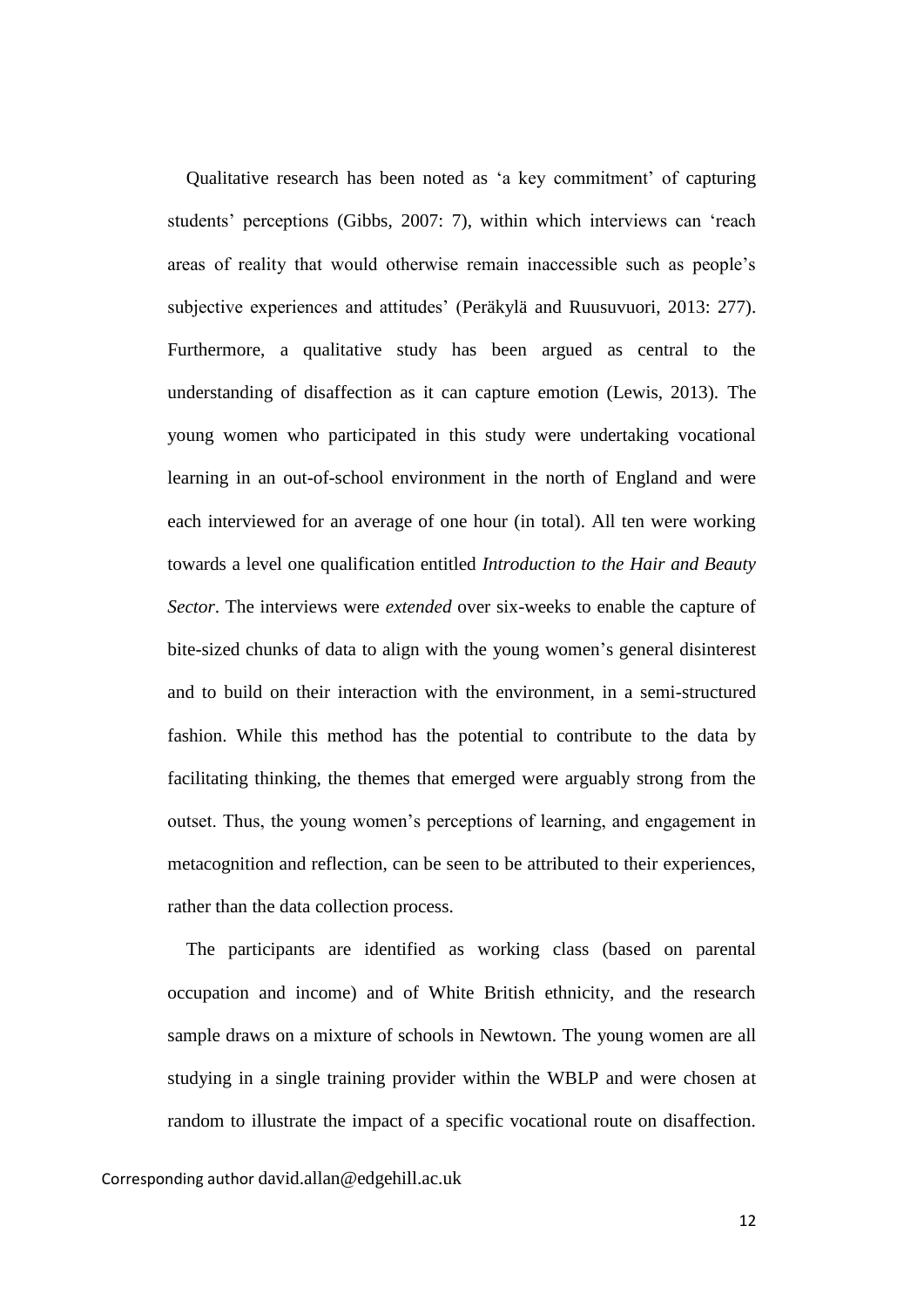All ten were identified as disaffected by their school, had missed a great deal of their compulsory education, and were considered to be at risk of exclusion. Historically, schools hold the WBLP in high esteem for re-engagement, based on previous increased attendance, qualification attainment in training providers (see Allan, 2014b) and comparison with school predictions for student progress. Increased attendance in a provider is often 'rewarded' with more allocated days and the young women in this study were attending five days per week at the time of the interviews.

 The interviews were analysed using an interpretivist paradigm, based on Radnor's (2002) framework, wherein transcripts of the interviews are subjected to a categorical analysis. Topics are identified, ordered, and then collated into themes. Several themes were initially identified whereupon they were reformatted into three meta-themes: i) metacognition ii) the student voice iii) the pupil perception of a 'casualty' status. This paper focuses on the participants' developed metacognition. The data from the interviews with the young women are also supported in a small way by findings from interviews with teachers and tutors and casual observations of the students during several learning activities. Teacher and tutor interviews each lasted around 20 minutes and provided contextual data for the programme, information in relation to the environment, and served to highlight the concerns of the borough from a teaching perspective. However, the primary focus of the research lay in capturing the young women's perspectives; therefore, the findings for this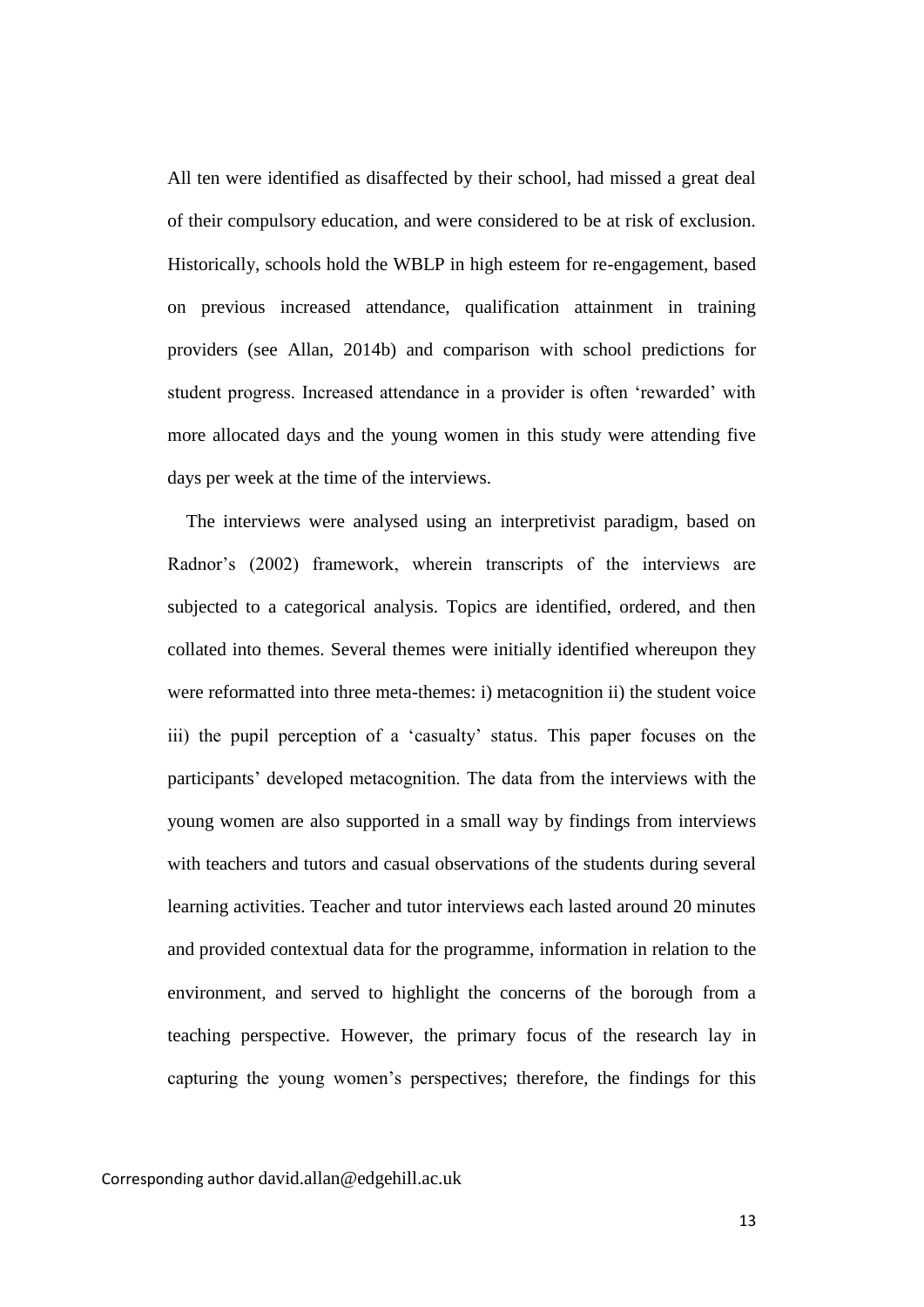paper concentrate mostly on these. Original data is used but all participants' names are pseudonyms.

 The term *extended* is used to refer to the process whereby each young woman is seen to be interviewed once, albeit in several 10- to 20-minute sittings. The interviews were extended to avoid exacerbating the young women's disaffection and to sustain their engagement with the questions. Furthermore, the extensions facilitated an exploratory process, wherein seemingly key areas became a focus for the ensuing segments of the interview. Hence, the research adopted a deductive manner for the investigation but embraced a partial-inductive analysis where initial findings were amended in response to new data.

 Using the interpretive paradigm, I have identified themes that relate to the students' perceptions of the WBL provider and of the school environment yet this offers potential limitations; therefore, the data collection process was continued until saturation, i.e., themes reoccurred frequently. The data are used to illustrate the young women's perceptions of their learning journey.

# **Findings**

A key disaffection-reducing aspect of the WBL provider is that the environmental practices are perceived to be at variance with school, in that they mimic the young women's milieux, and thus complement their cultural understandings. As such, learning is reconceptualised and the girls feel compelled to reflect on their situation: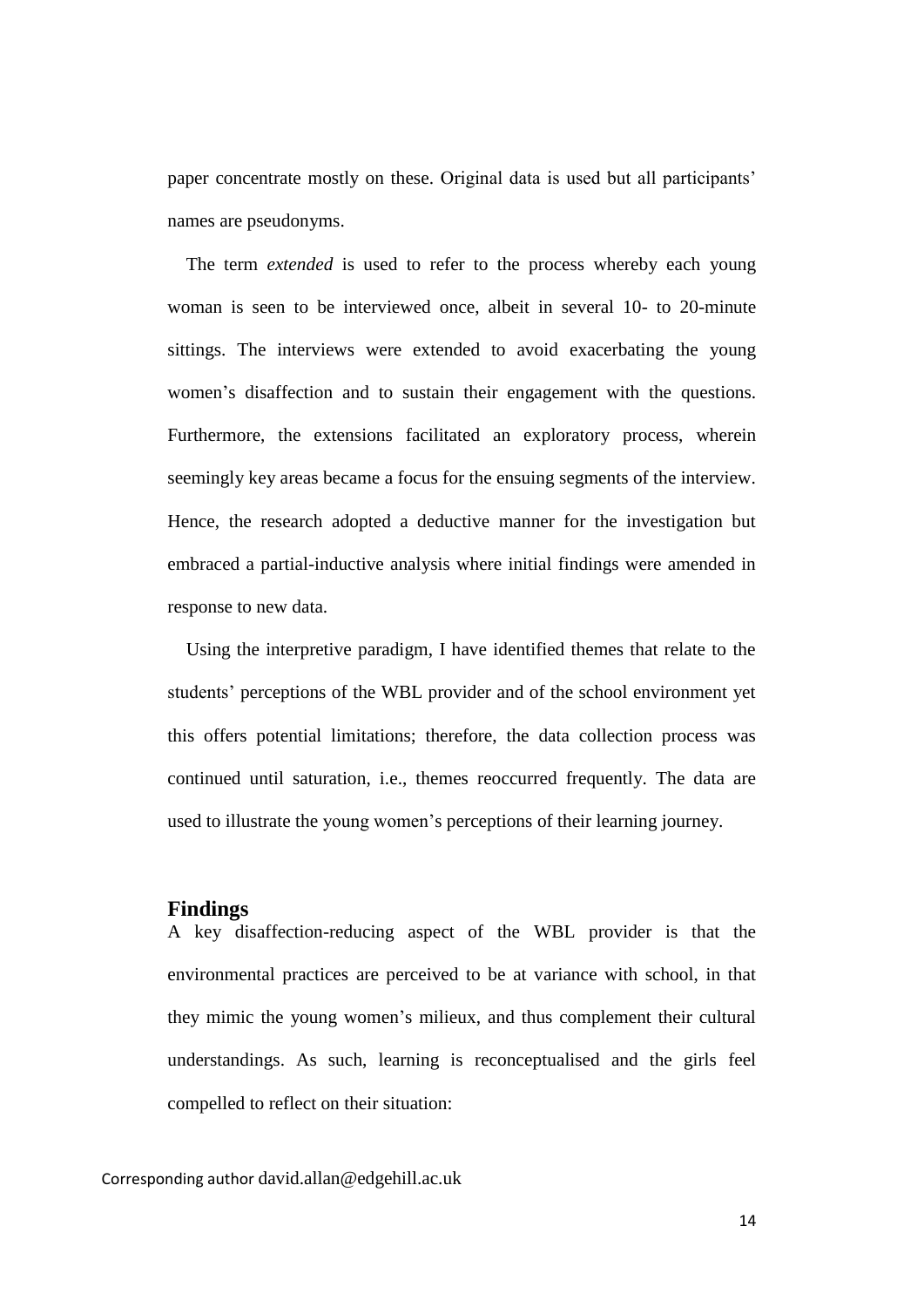*Jade: Being here has made me think about my future…In school, you're just expected to do what they say; they don't think about what we want.* 

*Interviewer: So what did you want? What were your dreams?* 

*Jade: I don't know. I knew I liked hairdressing but I thought that was just something you did when you were older. I don't think I thought about it, to be honest. When I came here it made me think more.*

*Abbey: Mr Brennan* [school teacher] *said to me, 'you need to get your act together' and I just laughed. But when I came here that's exactly what I thought. I know he was an idiot but I think he was probably right.* 

Such thinking can be seen as relating to the provider, rather than the interview process, as the above comments (and many more) were recorded in the first week of data collection. From the outset, the girls identified school as an environment where conformity was important and individual learning needs were often ignored.

 However, the girls illustrate that their current educational situation is partially resultant from their behaviour and previous views on learning, and only partly from the school system's inability to relate to their needs. Thus, similarities are drawn in the young women's overall learning journey: they are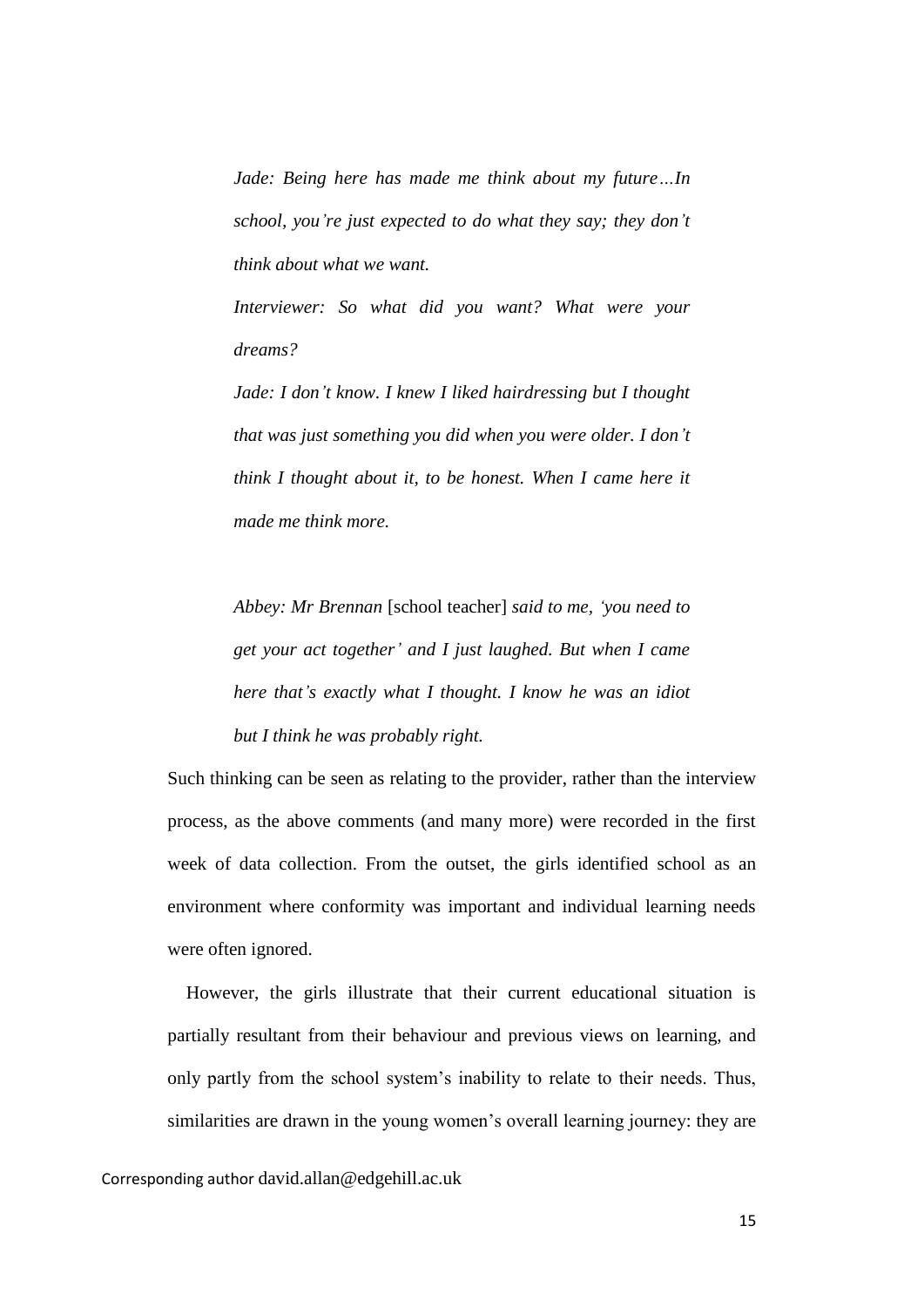all seen to move through the process of engagement, disengagement, and then re-engagement:

> *Abbey: I didn't mind school when I was younger but once I got into year 8 it started to go downhill…Because my brother was naughty in school, they took it for granted that I would be naughty… I'd kick off and get sent out… I love it here* [provider]*, I'd come here every day if they'd let me. Well, not actually every day but you know what I mean.*

> *Interviewer: So, with regards to school, why did you stay off so much?*

> *Geri: Because… the teachers used to do my head in. They give you stuff and you think, what's the point? Interviewer: So do you get support here? Geri: Yeah, loads. I think that's why my attendance is good. I think I've only been off twice since we came back from the Christmas holidays. And one of them was a hospital appointment.*

As they embrace their new surroundings, barriers to learning reduce and this facilitates a more objective view of their educational situation and promotes deeper self-analysis. Consequently, although the girls attribute some blame to the school, they also accept responsibility for their actions, resulting in amended perspectives. In support of this, the tutors claim that the young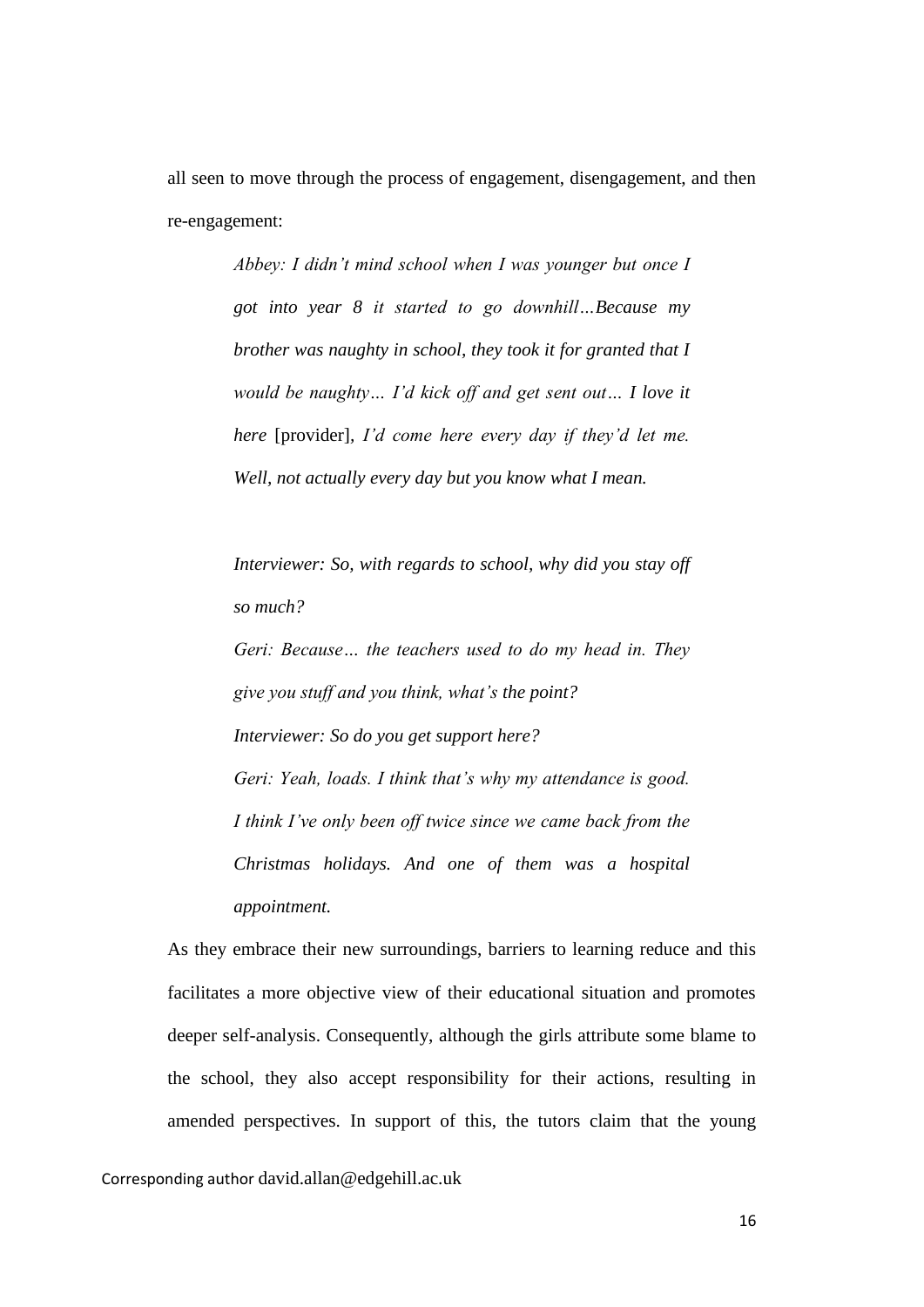women mature during their time in the provider and demonstrate increased cooperation, reduced resistance to learning and, subsequently, stronger engagement with the learning activities.

 The following key elements of re-engagement, based on data collected from the girls, can also be seen to be supported by the tutors' claims:

- An informal tutor-student relationship.
- Tutors who understand the young women's individual needs.
- The opportunity to be heard, and thus empowered (student voice).
- A focus on engagement first and qualifications second.
- A flexible working arrangement (less pressurised).
- Qualifications related to perceived relevant employment (albeit, choices may adhere to perceived social limitations and cultural pressures).
- A connection to the community and the students' milieux.
- An opportunity to move away from a problemati*c* environment.
- Time to reflect and mature.
- A second chance for learning.

Interestingly, while this list draws on several features that have already been identified in much literature on disengagement, the overarching theme (and in particular point seven, *connecting to the students' milieux*) does strengthen the argument for reconceptualising disaffection as a reasonable riposte to a social situation (Slee, 2014).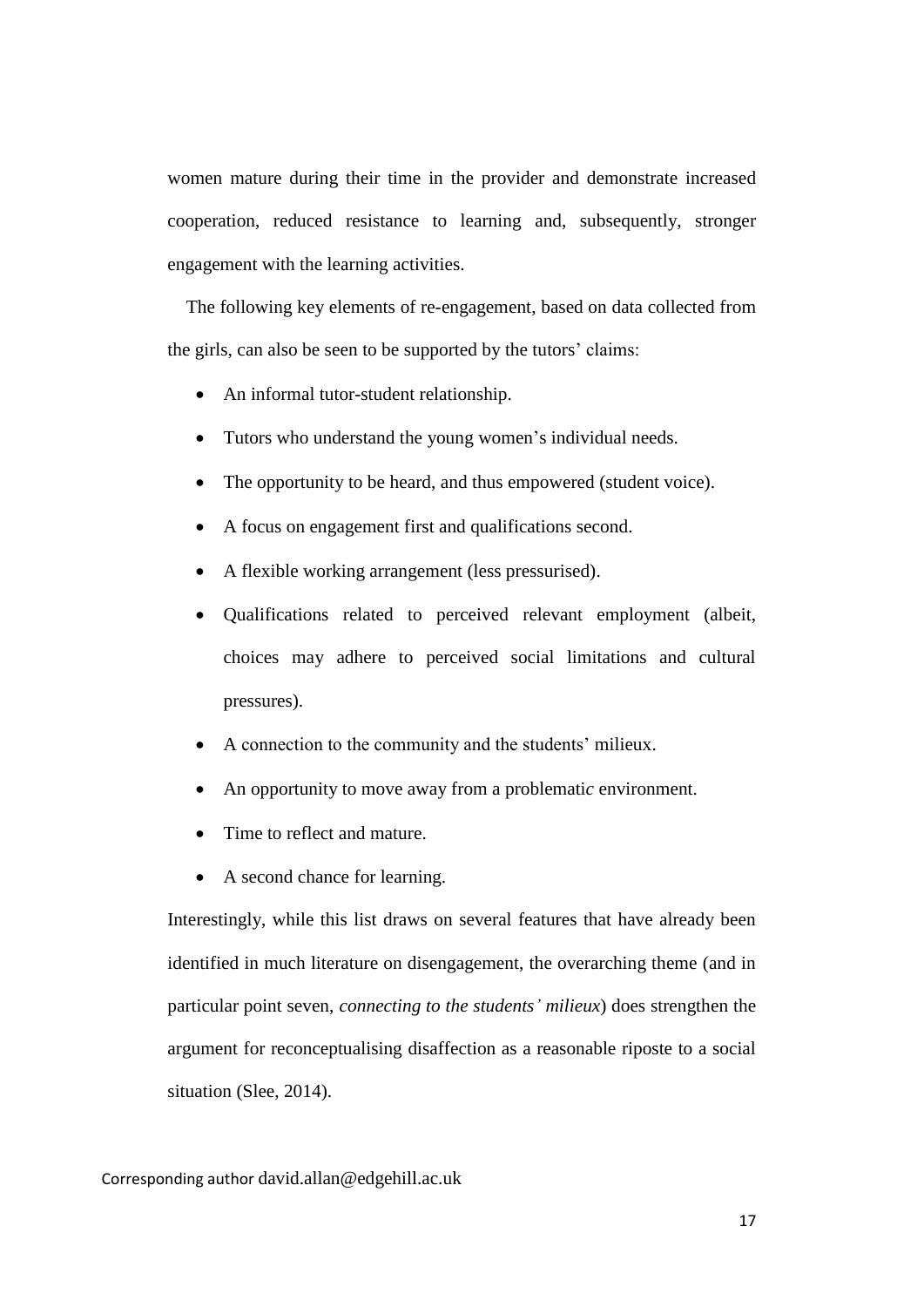The young women report that many of these aspects are unavailable in school; however, a mismatch of perceptions can be seen as teachers claim that such opportunities are often unacknowledged or rejected. In many of the schools, strategies were devised to tackle disengagement – such as bringing in parents, creating a separate learning space, and accommodating one-to-one tuition – with little success as the students perceived no relevance. The young women attribute blame to the school for failing to relate to their needs yet present an overriding barrier to the school environment. Amy, for instance, suggested that her teachers should have *forced* her to work at school, even though she self-acknowledges a previously obstructive attitude. There is, then, evidence of a deeper resentment of the school environment wherein the young women's removal results in a reconceptualization of learning. Thus, their rejection of school and acceptance of the alternative learning environment creates perceptual variance, i.e., features of school that may successfully address disaffection may be rejected by the girls due to their poor connection with the environment, an environment that is perceived to be ill-matched to personal and social needs.

The last point in the list – *a second chance for learning* – acknowledges the belief that the WBL provider offers an opportunity for those who struggle to engage with school. However, although this opportunity offers some respite, and the young women are seen to reconfigure their perceptions of learning and thus re-engage, some illustrate negative reinforcement as school is further problematized (Hall and Raffo, 2004).

Corresponding author david.allan@edgehill.ac.uk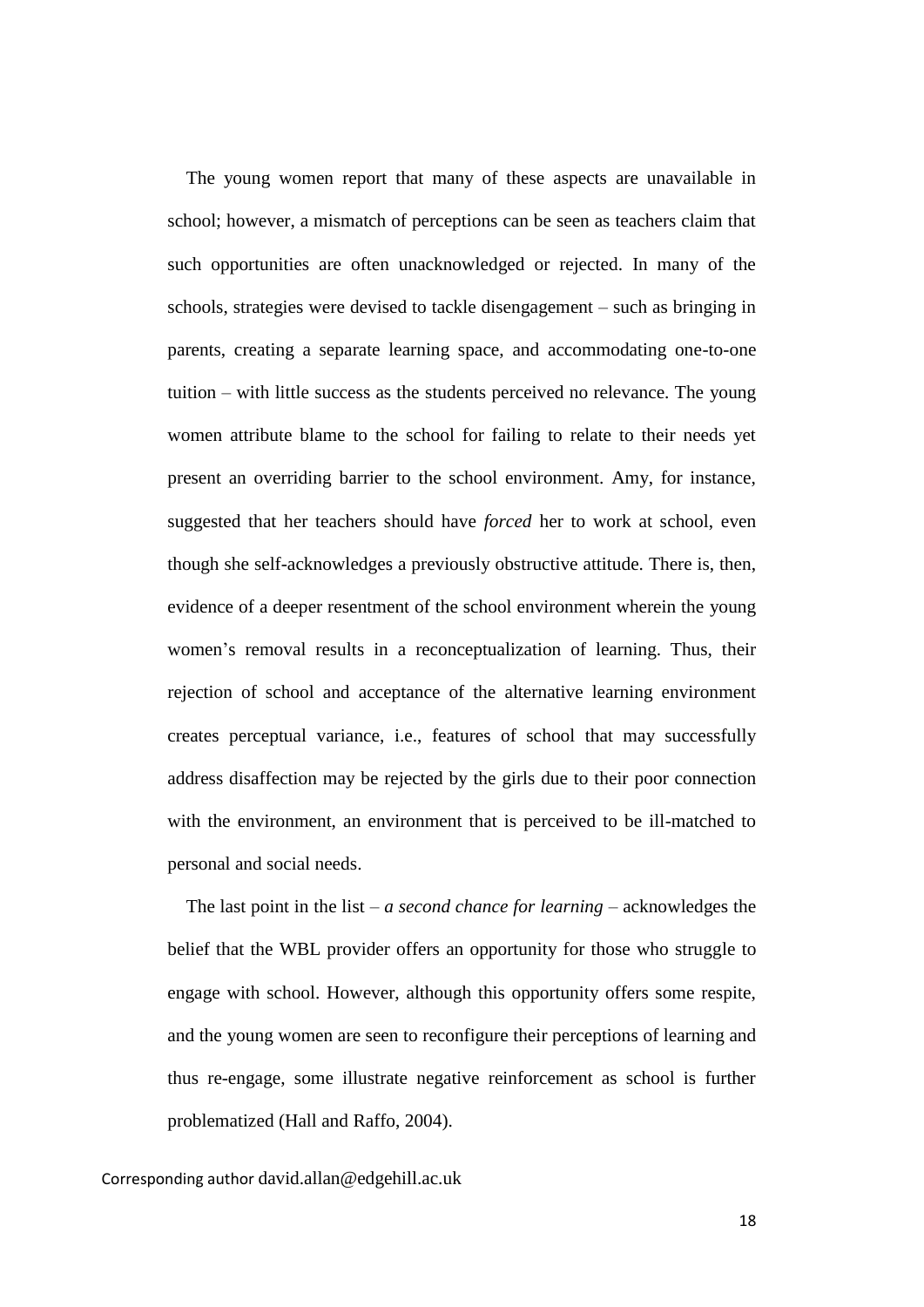### **Transformative practice, developed metacognition**

The young women's learning journey denotes growing self-awareness and intrapersonal transformation, such as increased metacognition and developed metaknowledge – i.e., some claim to know more about how they learn and what works for them, and thus place a higher value on knowledge itself and identify gaps in their own knowledge (see Geri below). This cognitive process is evidenced by the young women's reconfigured perceptions and improved attitudes to learning. They perceive WBL provider support to be readily accessible and relevant to their needs, and this helps to raise self-esteem and motivation. Subsequently, the young women exercise agency in their learning and either choose to continue with this particular learning route, or to reconceptualise school:

> *Interviewer: So, thinking with your 'mature' head on... If you went back to school now...*

> *Geri: I'd get me head down. I'm sorry I'm not in school (Geri).*

In a similar manner, Abbey also acknowledges her experience in the provider as serving to reconfigure her perception of school and allow her time to develop cognitively. As a self-confessed former fighter, she states, 'When I go in [school], a few girls start [for a fight] but I just walk away. There's no point.' Emily, too, was keen to promote her new environment as an important and fresh opportunity for learning. Through her own words we can see how she perceives the WBL provider to be more supportive than her school: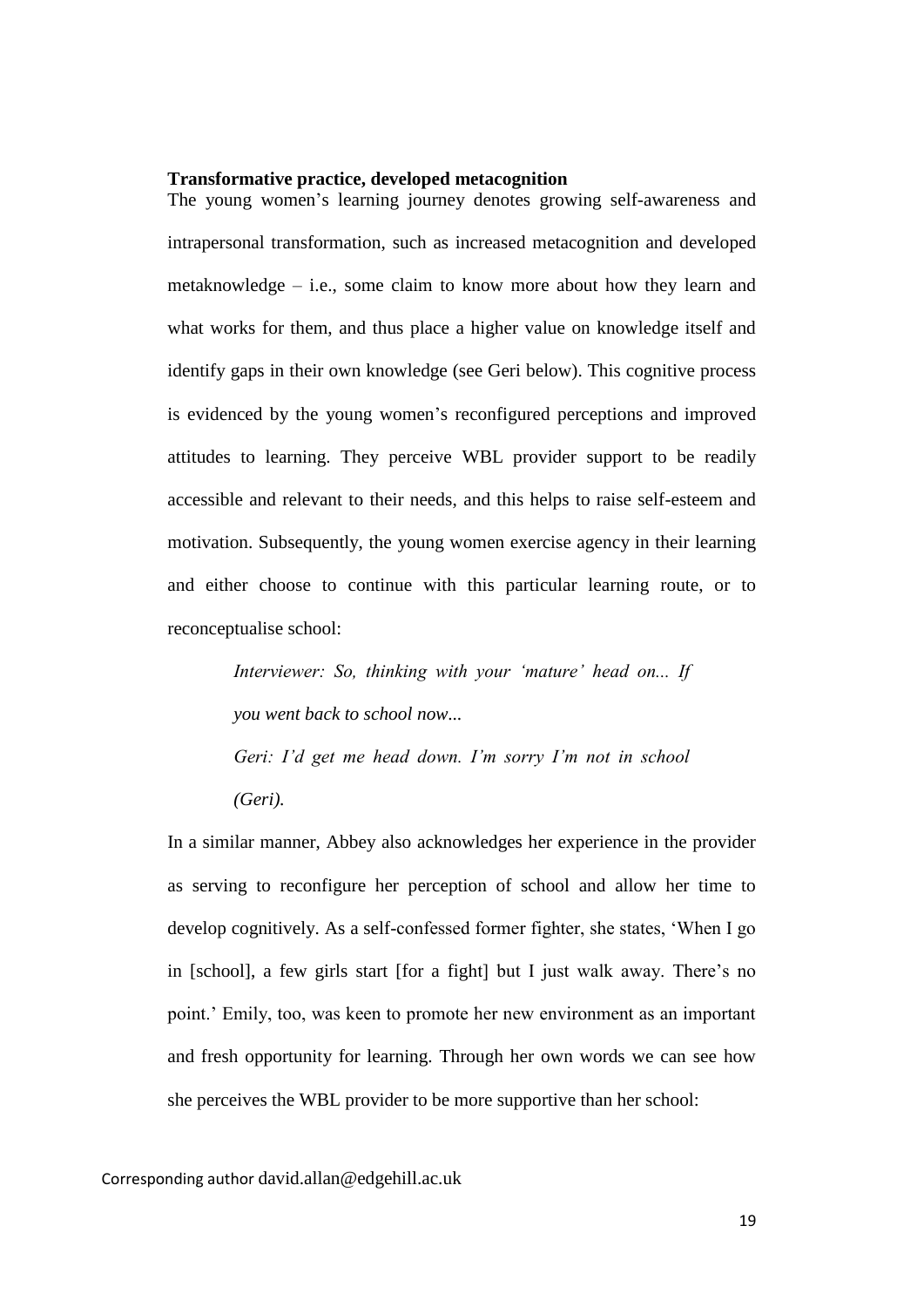*Emily: I didn't really get that much help when I needed it so I'd just flip and walk out the class if no-one come to me straight away.*

*Interviewer: But here you get the support? Emily: Yeah. If I can't do something I'll read over it again... but they'll help you (Emily).*

However, Emily exercises a lot more patience in the WBL provider and it appears that her perception of support plays a key role in her disaffection:

> *Interviewer: What happens if you need help and there's nobody to help you, say, the tutors are busy? Emily: Erm…I just wait. They come to you when they're ready.*

> *Interviewer: Do they make you wait? Emily: No. They're all right. If they can't come over it's usually because they're dealing with another student.*

Through reflection, Emily now controls her frustration and has a strong relationship with the tutors. She will often engage in re-reading and is willing to revisit incomplete tasks for her portfolio, behaviour that her former teachers reputed to be uncharacteristic.

 Emily states that as a result of her experiences at school, she has maintained a negative impression of learning for many years. Now, however, she has reconceptualised learning as an important attribute of personal development, although *school* retains connotations of irrelevance. This suggests, then, that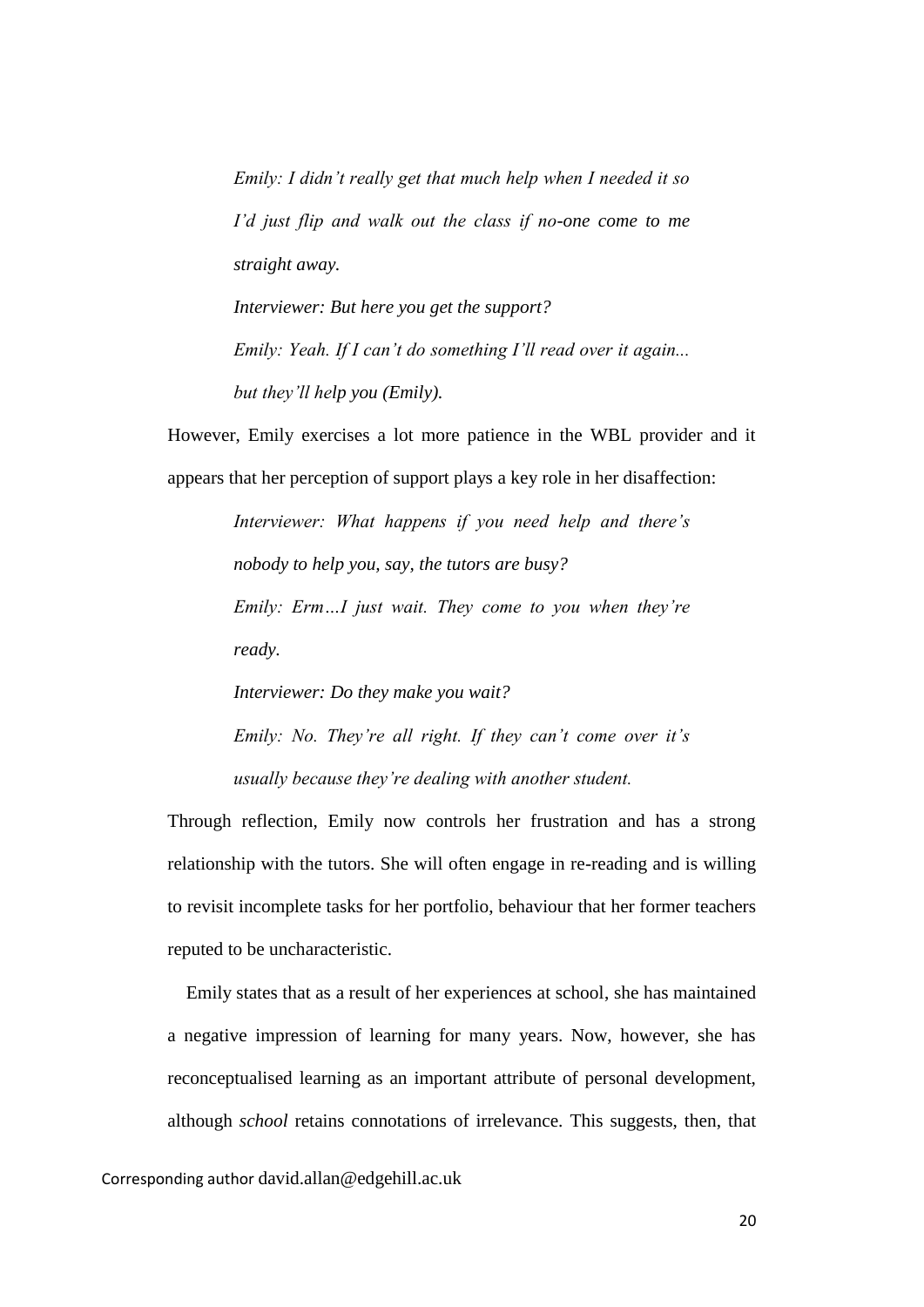such reconfigured thinking may have resulted from her increased reflection and deeper metacognition. Thus, she claims that her former behaviour and anger was a reaction to school but not to learning. Moreover, support is perceived in the provider as being relevant and available. When asked why she doesn't become stressed in the same way that she did at school, she responded with, 'Well, I do really but I get more help here.'

For Jade, reflections on her situation also resulted in dissonance between her perception of learning and that of compulsory schooling, wherein learning needed to be meaningful: 'The stuff that we do here [WBL provider] is good and it'll probably help us to get a job when we leave.' She identifies a tenuous connection between school and her needs, yet a perception of the WBL provider as a route to *real* work: 'With school, it's just giving me an education, it's not giving me an idea of what the world's like when you go out to it. But here [provider] you get more of an idea.' It appears that Jade's experience in the WBL provider facilitated deeper metacognition, whereupon she adopted a more objective self-perception. As she explains, 'I think coming here has made me grow up a lot. I feel, myself, mature. Being here, I can concentrate on my work but in school I didn't have that.' Overall, the young women perceive the school environment to be ill-suited to their particular needs and have thus utilised the change in environment as an opportunity for reflection.

 Although there is an element of initial negative reinforcement of school perception, the girls' developed self-awareness and greater metaknowledge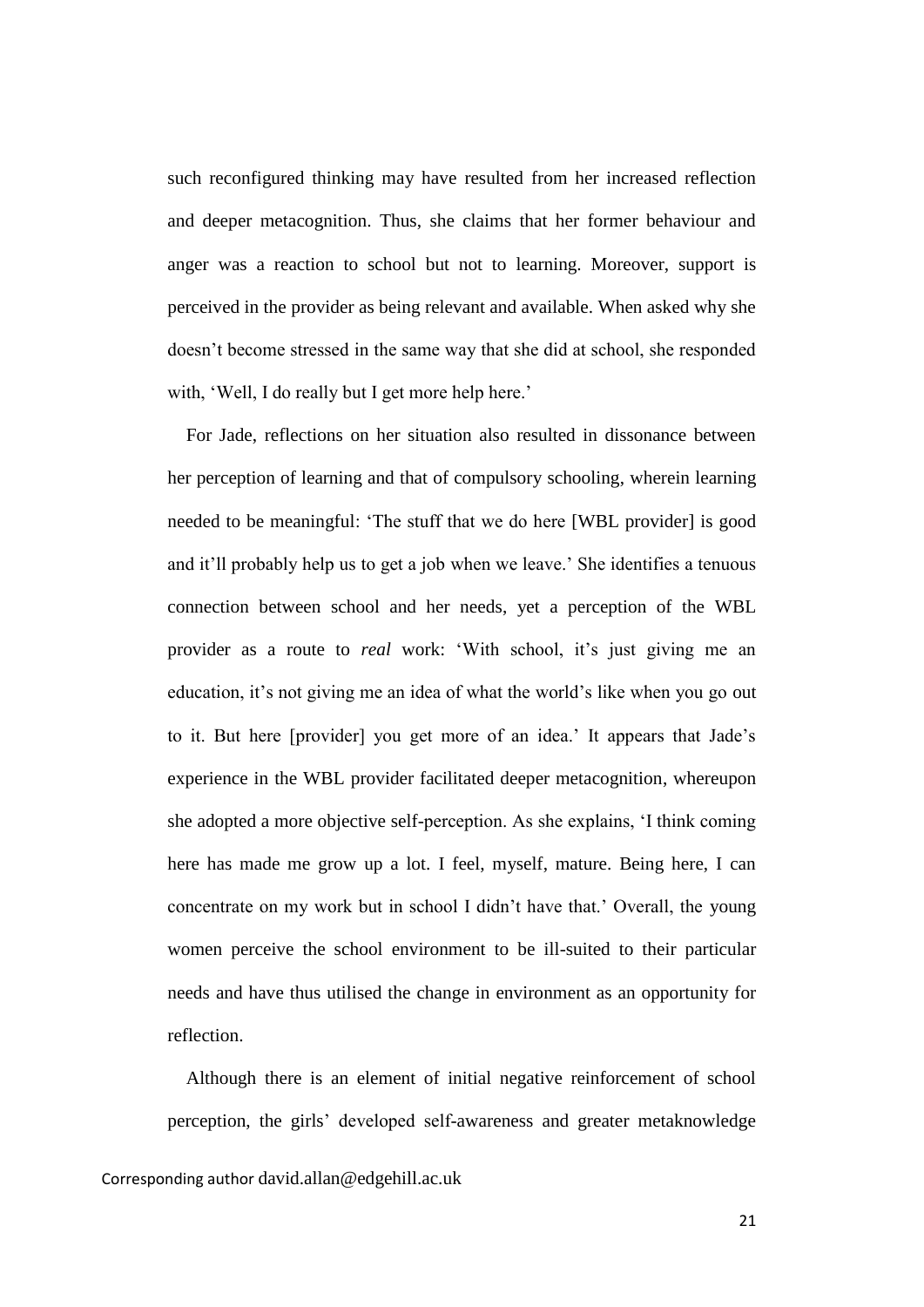results in a mitigation of school blame as they acknowledge their role in their disaffection. Thus, deeper self-knowledge and a more objective selfperception is seen to lead to greater attitudinal change.

# **Discussion**

The sociocultural influence of the school environment is seen to impinge on engagement as it is perceived as presenting a gulf between expected behaviour and the students' normative practices. School is identified as structurally inflexible, and the young women report poor teacher-student relationships and a stifling of agency due to a muting of student voice. Consequently, the young women create distance between their expectations and school practice, leading to a problematizing of the school system (Yoneyama, 2000) and reinforced acceptance of the WBL provider (Hall and Raffo, 2004). However, the young women perceive a greater level of objectivity; they claim to have matured, and to have developed deeper metacognition through engaging with self-analysis, thus resulting in the creation of 'alternative identities' (Burr, 1995: 93). Ultimately, through exploring seemingly relevant subject interests, and identifying realistic career goals, the girls revise their attitudes to learning.

 For the schools in this study, then, it appears that the lack of engagement arises in part from the teaching process (deemed to be incongruent with the girls' expectations) and the students' impressions of learning at school (Parsons, 2005). Furthermore, many teachers also identified the school environment as being inconducive to learning for these particular individuals.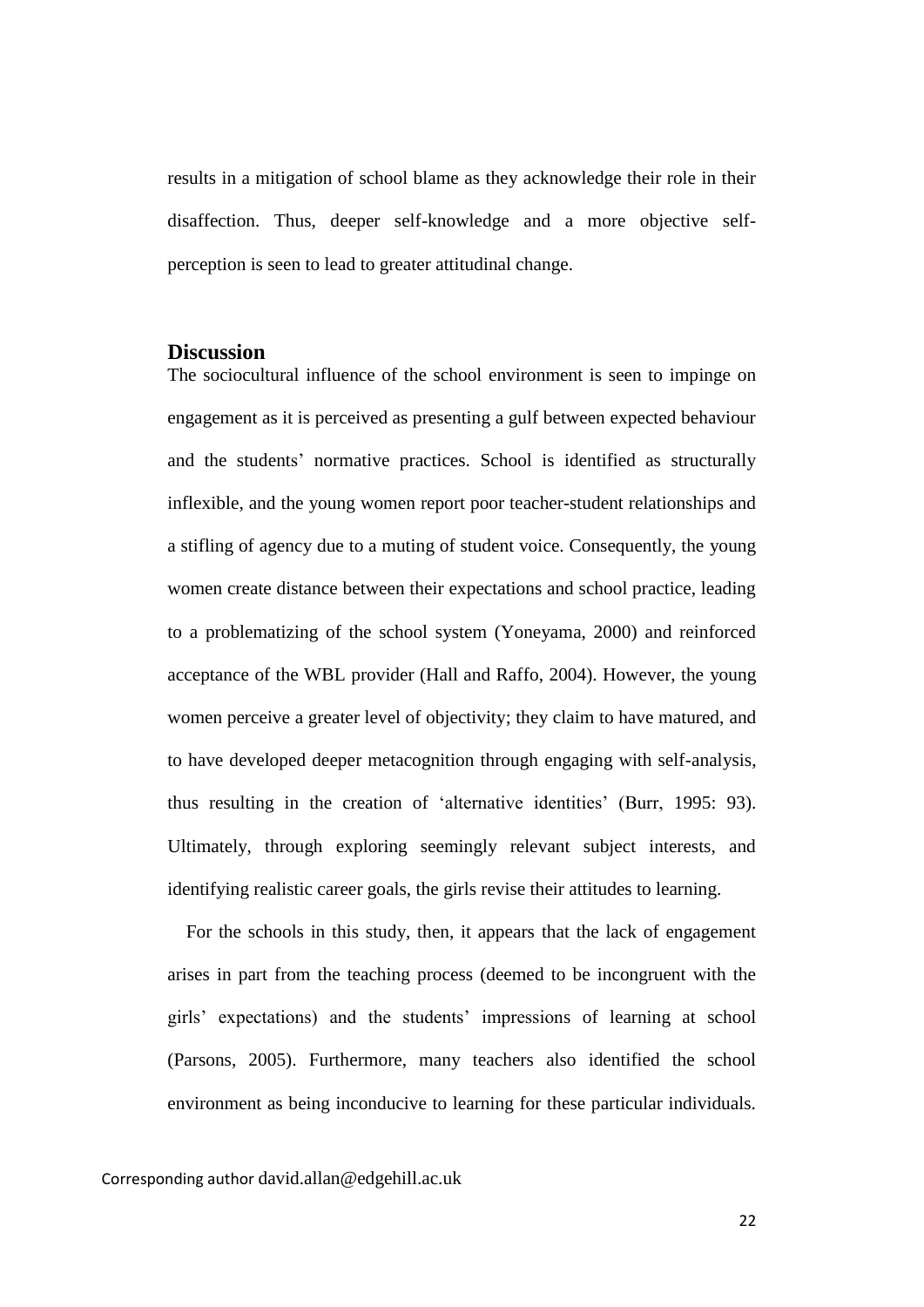Thus, school is perceived as a contributory factor of marginalisation, where participation is merely peripheral, while the WBL provider is seen to generate community cohesion. However, on balance it must be noted that alternative educational programmes can also contribute to marginalisation through steering students away from mainstream curriculum (Jones *et al*., 2003).

 Alternative curricula, then, is by no means a panacea for disaffection and is in itself fraught with many concerns. For instance, the potential to further marginalise students is strong in at least two ways. One, a student's removal from school can result in negative reinforcement of poor connotations of school, particularly where the alternative programme is undertaken for five days per week and school links may be lost (Hall and Raffo, 2004; Allan, 2014a). Two, many vocational programmes do not cater for literacy and numeracy in the same capacity as schools and this can result in later disaffection, where progression routes, such as into further education or employment, are problematic (Smyth and McInerney, 2013). Both these areas are also of particular concern for this programme. While literacy and numeracy are taught in the provider – mostly in the form of functional skills – these do not represent the provider's strengths; therefore, links with schools are highly recommended, such as the continuance of at least one day per week to undertake specific tuition in these subjects. Moreover, factors such as teacher-student relationships and students' perceptions of agency and structural limitations within each environment should also be considered.

Corresponding author david.allan@edgehill.ac.uk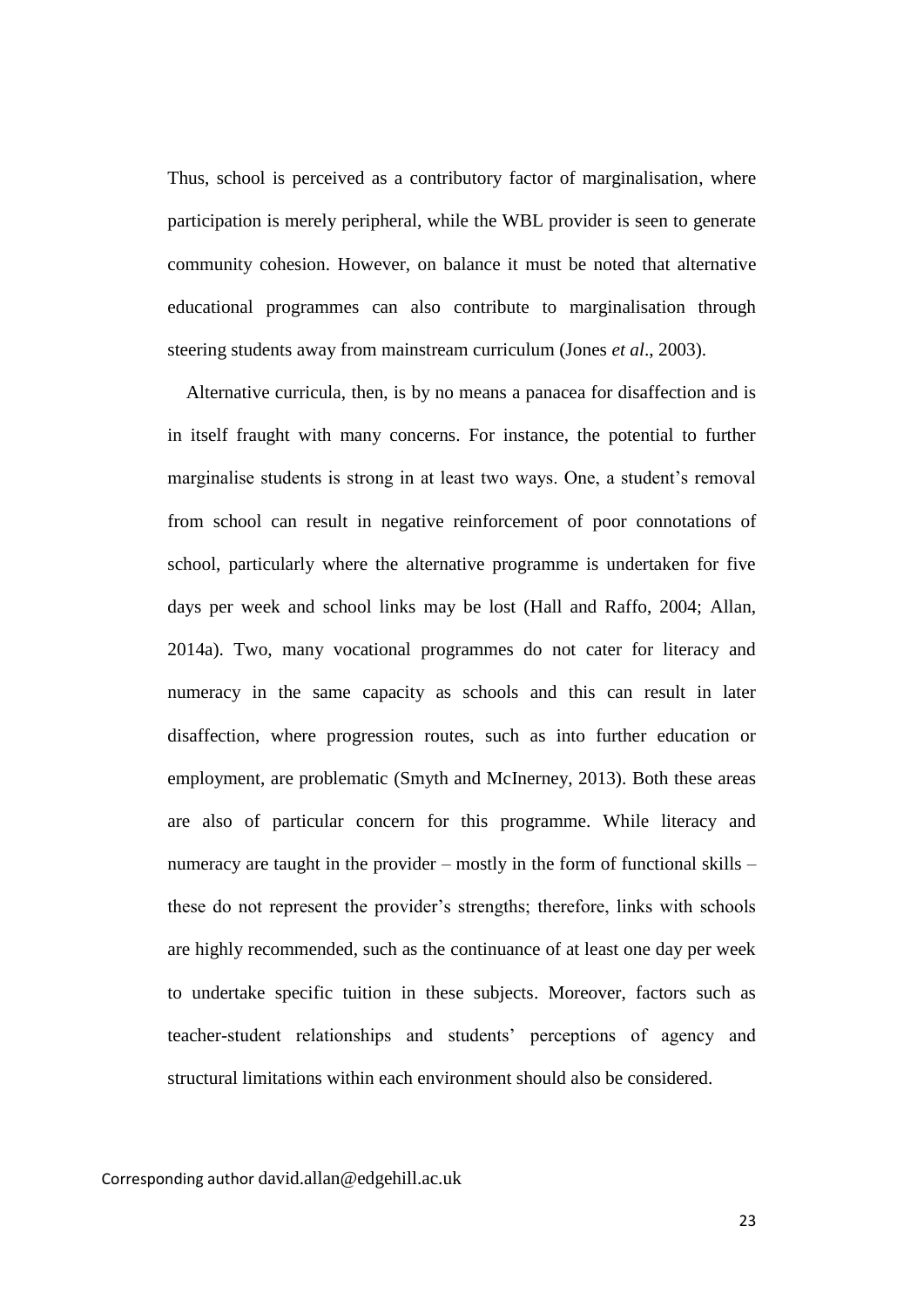A perception of standardised school procedures has led to criticism in some studies, such as claims that schools are institutions that perpetuate disaffection and are often responsible for criminalising students (Raible and Irizarry, 2010); thus, comparisons with prison have previously been drawn (Harber, 2008). Indeed, many older school architectures exhibit narrow corridors and cell-like rooms that may increase feelings of claustrophobia, particularly when combined with 'overcrowded classrooms' (Kim *et al*., 2010: 1). Due to an identified lack of opportunity for student voice (and therefore seemingly inhibited decision-making powers), and poor links between learning and sociocultural experiences, the girls in Newtown claim that the school environment is not suitable for all. Much of their reputed disruptive behaviour and non-engagement in school can be interpreted as a riposte against a system perceived as irrelevant and having failed to relate to individual, and subsequently societal, needs. Thus, school is problematized, whereupon the girls can only reconceptualise learning when they have moved away from this environment. The girls reject school for its apparent unsuitability and embrace the WBL provider, construing it as an opportunity for a fresh start (Kelly and Price, 2009). Hence, the WBL provider is perceived as functioning with flexible implementation and the girls demonstrate benefit from the negotiable learning practices. However, perception is a key factor of this interpretation as each environment illustrates clear and strong boundaries, even though the rules of the WBL provider are accepted unquestioningly while the parameters of school are endowed with prison-like connotations.

Corresponding author david.allan@edgehill.ac.uk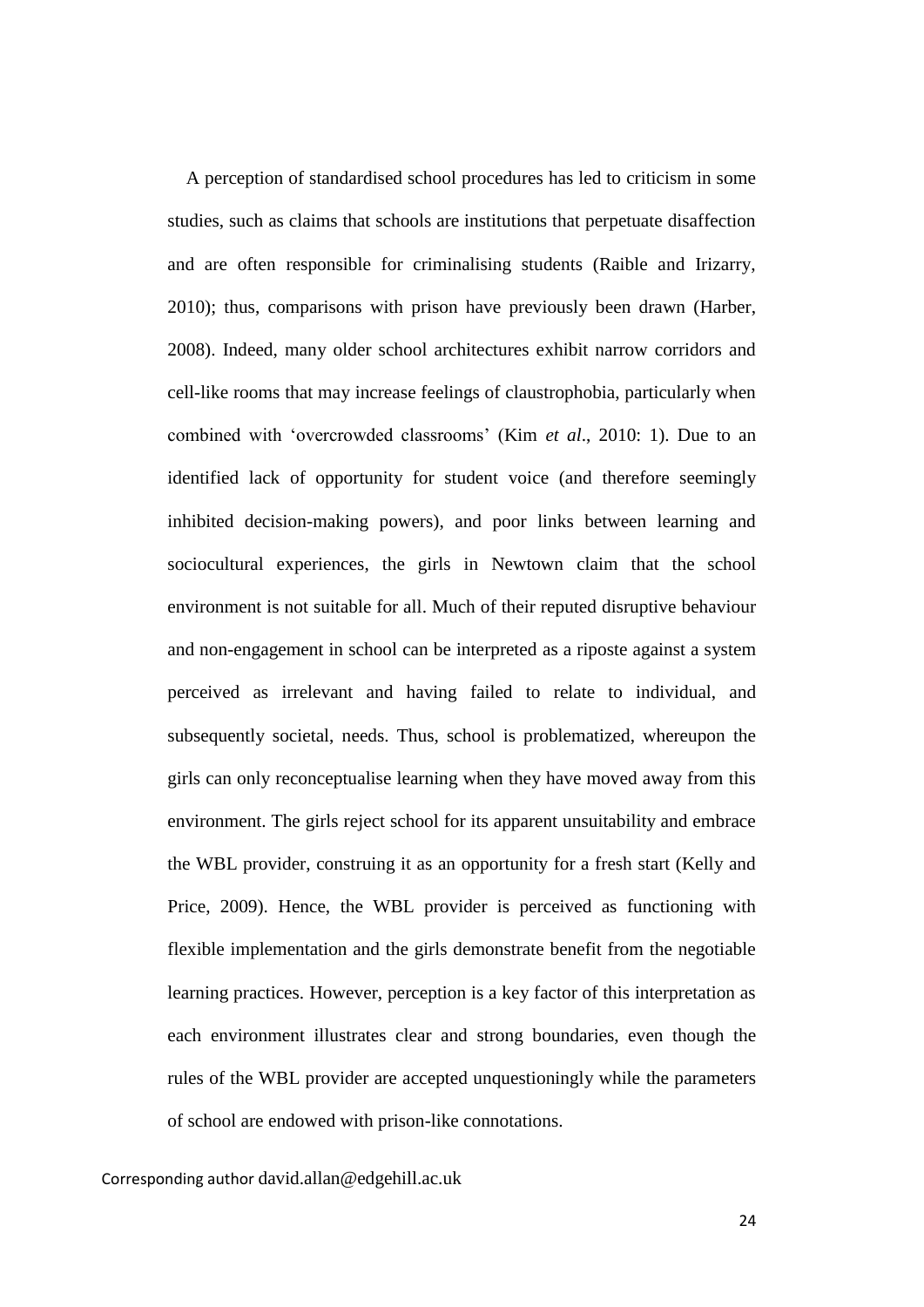Consequently, the girls perceive the WBL provider as functioning with an effective balance between conformity and allowance of individual agency, and thus become autonomous and able to metacognitively process the implications of their learning journey.

### **Implications**

The data suggest that perceptual variance is a significant factor of engagement/disengagement for these girls as they self-situate according to how well they can relate to the environment. The provider is seen to encourage autonomy and liberated decision-making, and to increase their ability to think objectively, which results in a reconfigured self-perception. The opportunity, then, to experience each environment has enabled the students to metacognitively reflect upon their situation and the manner in which they learn, as well to conduct a more profound self-assessment (Riley *et al.*, 2006). The impact of this can then be seen as the girls learn to adapt to their surroundings in order to facilitate their needs and thus transfer their peripheral participation to full membership of the community (Lave and Wenger, 2009).

 There are several elements of dissociation experienced by the girls, arising from a perceptual gulf between social experience and school practice, and the WBL provider clearly acts as an interface between the two. Hence, the girls disengage from school and embrace alternative learning, whereupon the WBL provider is perceived as a reconfiguration of the crucial segments of the school model. In this way, a challenge to environmental homeostasis helps to reduce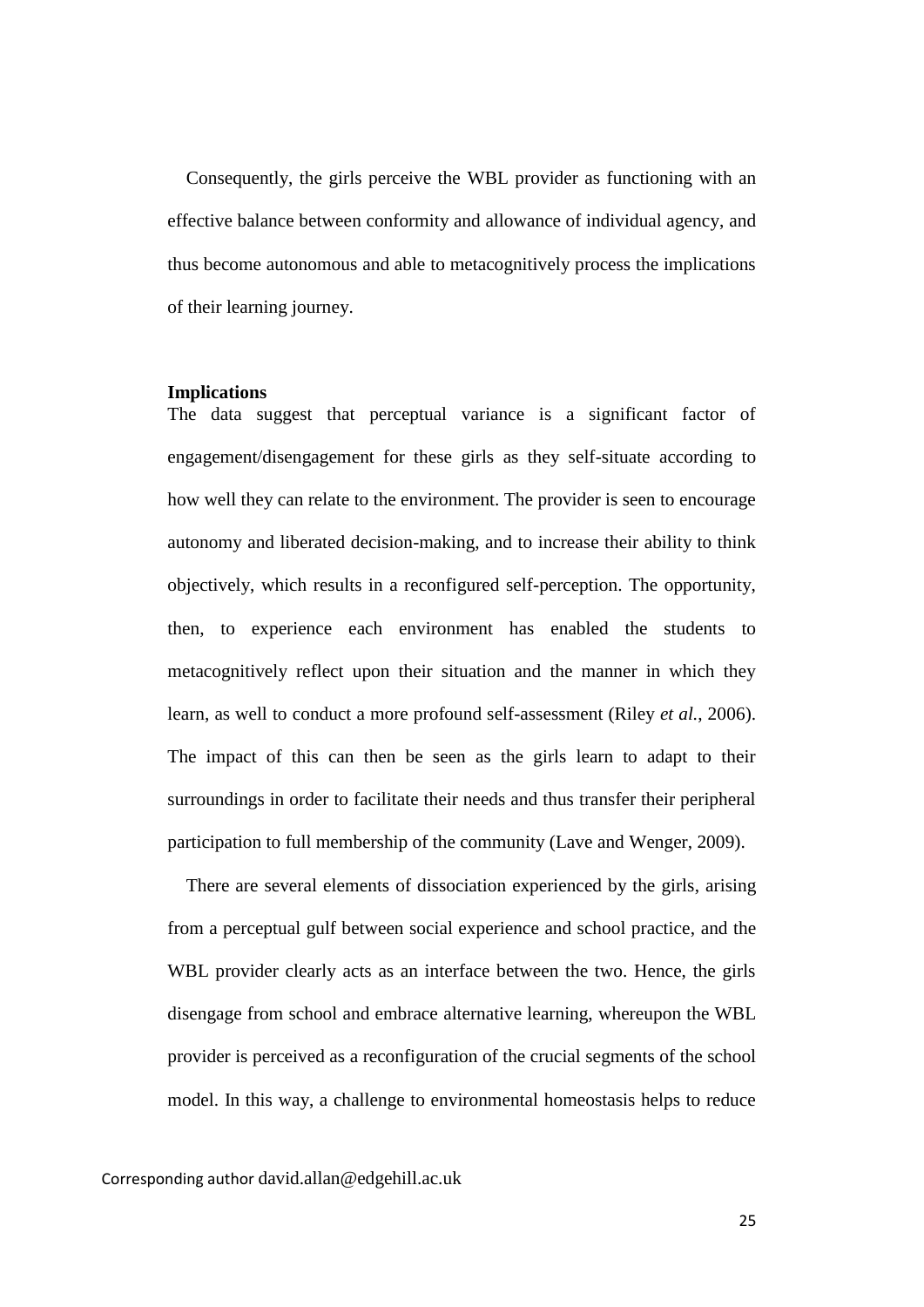disaffection (Lumby, 2012) and learning is reconceptualised. The outcome for these girls, then, is developed, and more efficient, metacognition and stronger metaknowledge, resulting in greater learner autonomy and deeper engagement. Consequently, attitudes to learning improve, although attitudes to school either remain the same or are negatively reinforced (Hall and Raffo, 2004).

### **Perceptual variables**

The data suggest that the key mechanism of the WBL provider was its ability to provide the individual student with a more suitable learning programme in an alternative setting (Gijbels *et al.*, 2006). Primarily, the girls in Newtown reported previously poor connections with teachers in an environment that failed to relate to their needs and a WBL provider in which they could exercise their agency. As a result, thinking became liberated and the opportunity to indulge in metacognition was embraced. The girls evidence a more objective view of their situation and illustrate learning autonomy (Schraw *et al.*, 2006). Thus, the school environment is problematized by these girls (Gijbels *et al.*, 2006) and data in this research suggests that it is hinders metacognition through its structural insistence on conformity. In many ways, then, disaffection is a consequence of this restriction while disengagement is an act of reacquiring agency (Allan 2014a).

 Although schools may benefit from the favoured informality, there is also much to be gleaned from a stronger understanding of perception, particularly in the construction of attitude. The data show that the girls previously resisted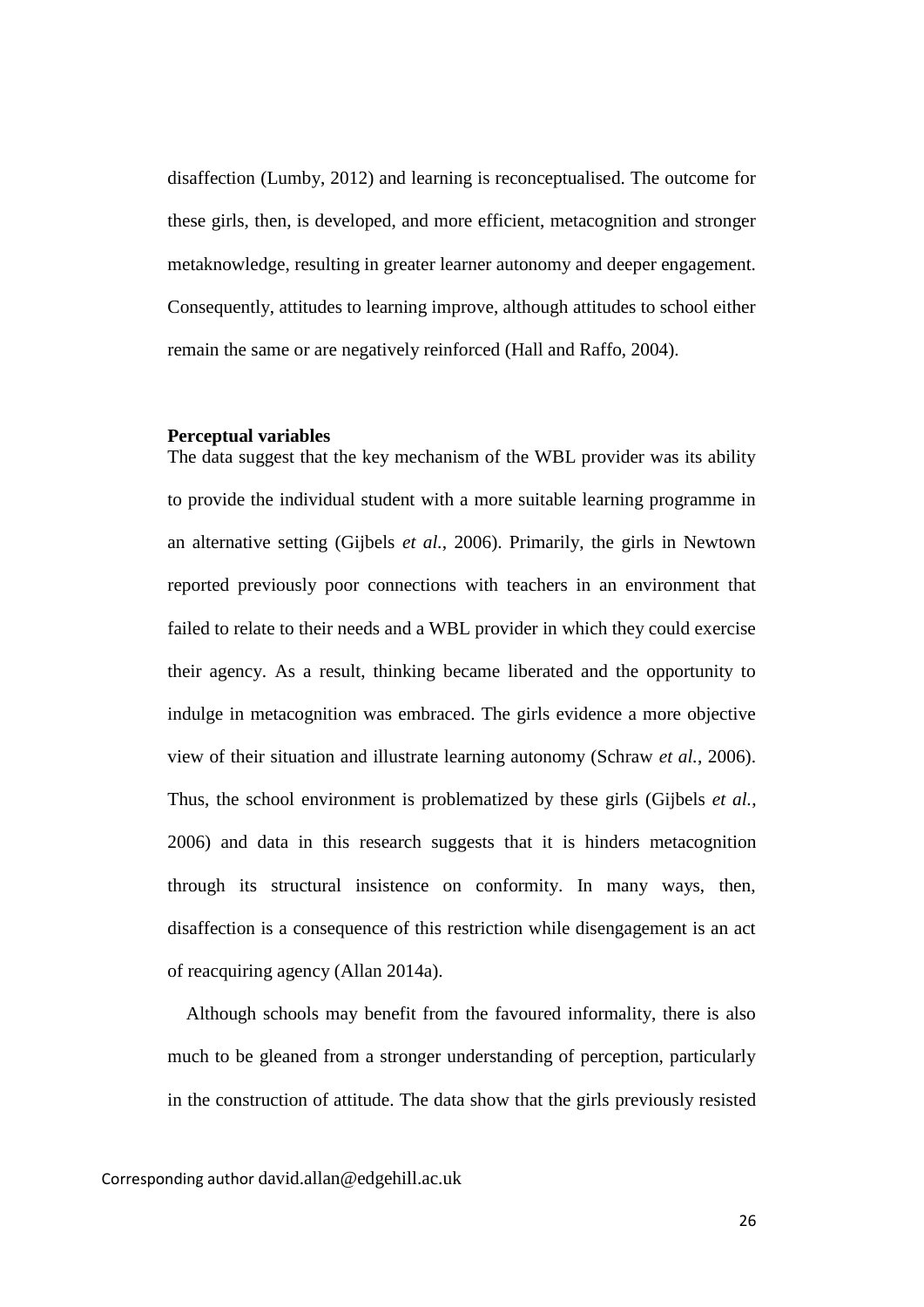school-related authority and disregarded flexibility, whereby they remained on the periphery of the school structure. However, the provider was perceived to represent a relocation towards central participation (Hung and Chen, 2001). In general, then, the girls appear to reconceptualise learning in the provider, arguably due to a strong bond with tutors, a greater focus on their individual concerns, both personal and work-related (such as occasional, informal chats about family and the community, and one-to-one support sessions to discuss their portfolios and general progress), and the opportunity to reflect and indulge in metacognition and self-analysis.

### **Concluding thoughts**

Disaffection is perhaps not a condition that can be neatly summarised and a potential panacea is arguably an unrealistic aim. However, this research shows that it can be alleviated for some girls through an understanding of their perceived needs, through a removal from school in instances where it has been problematized, and through the facilitation of a learning environment that replicates – or complements – the girls' milieux. For schools, an understanding of the complex nature of each girl's disaffection may help to promote an environment where they can reflect and develop their selfknowledge.

 In support of this, Duncan (2013: 30) calls for schooling to be reoriented 'as a benevolent child-focused opportunity, rather than an ever-harsher competition that consigns many to failure.' Consequently, the most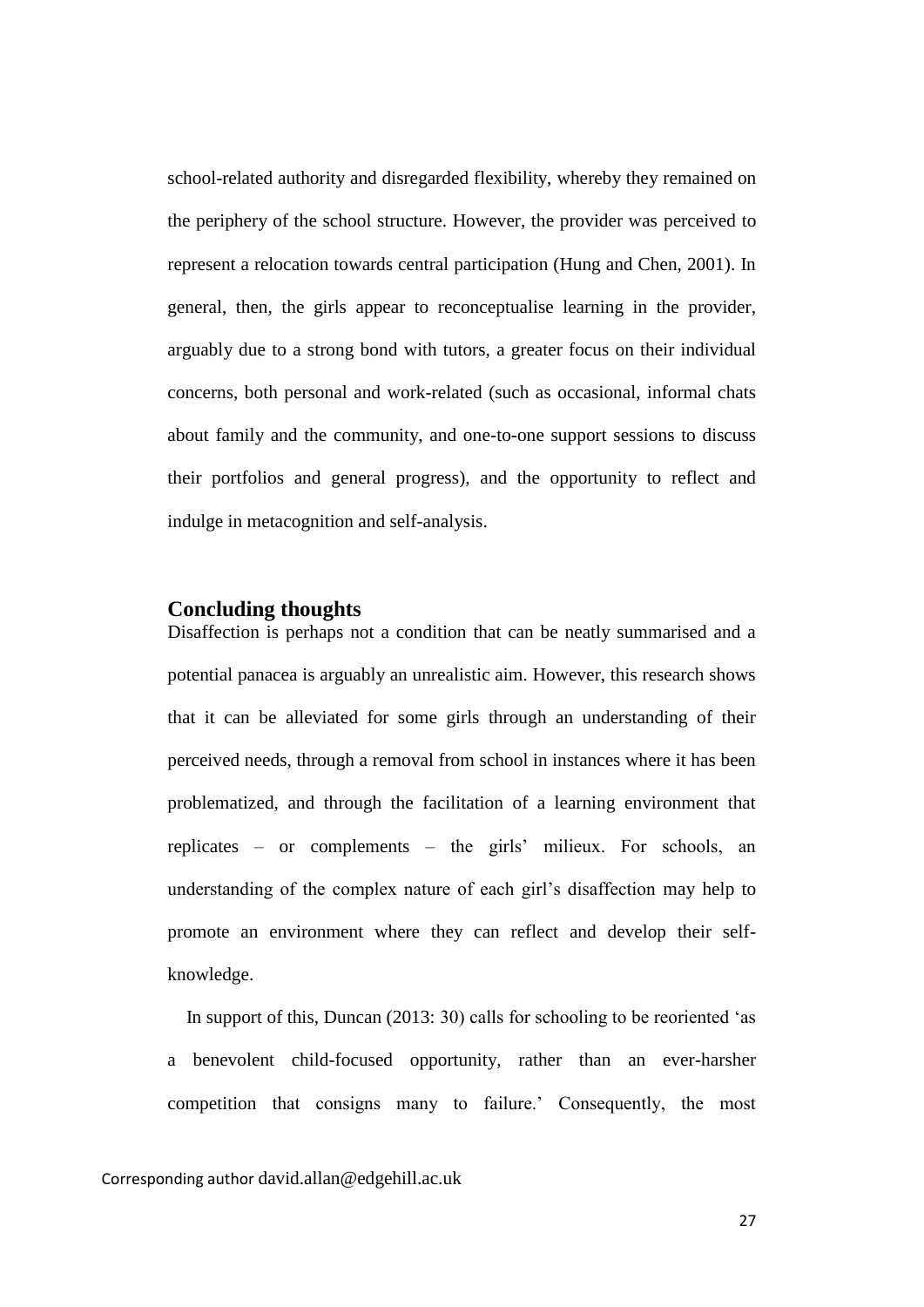appropriate remedial strategy is often a removal from the problematized environment to allow for a fresh start (Kelly and Price, 2009). For long-term solutions, then, schools may benefit from utilising programmes such as the WBLP (even on a short-term basis) as an opportunity to encourage greater metacognition and reflection on learning. In this way, students may reconnect with education as they reconceptualise learning and thus begin to endow it with personal value. While the alternative context is arguably a key factor for cognitive development in this way, it is perhaps the perceptual variance that is more significant and perceptions of school may alter as a positive consequence of reconfigured perceptions of learning.

 This study also concurs with the literature on re-engagement in other areas, such as the importance of strong teacher-student relationships (Atwood and Croll, 2006), and the positive impact of engaging in deeper metacognition (Thomas, 2013). However, identified in this study is the suggestion that perceptual variance is a key factor of engagement/disengagement and thus contributes to our understanding of disaffection. Moreover, the tenuous connection with school that the girls illustrate suggests that social influences can inadvertently be a contributory factor of school disaffection. The WBL provider in this study acts as an interface between learning and social interaction and as a result enables re-engagement. As the girls become distanced from school, and participate in alternative learning, they engage in deeper self-reflection, illustrate greater metacognition, and thus reconceptualise learning.

Corresponding author david.allan@edgehill.ac.uk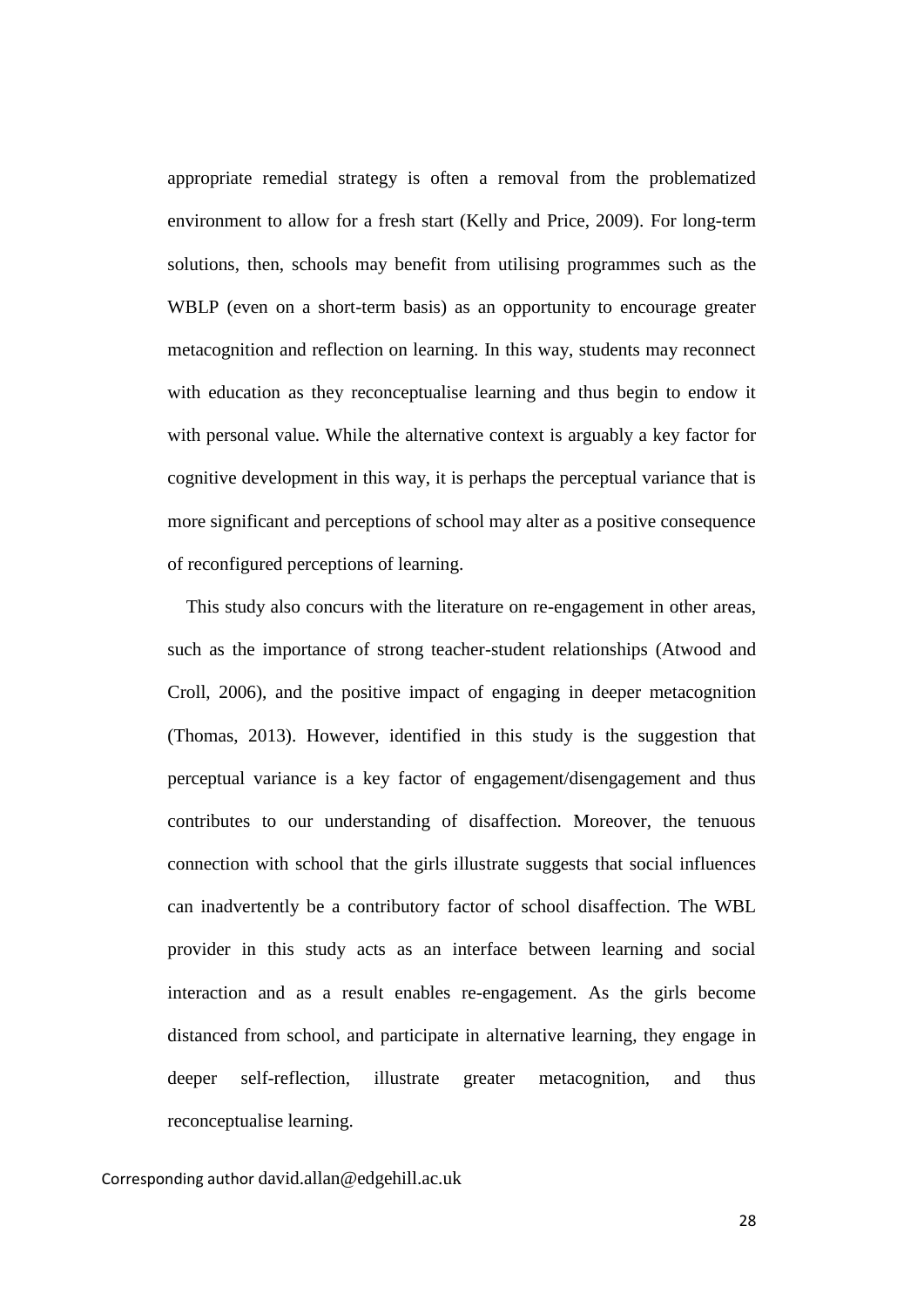# **References**

Allan, D. (2014a) 'Dealing with disaffection: the influence of work-based learning on 14–16-year-old students' attitudes to school'. *Empirical Research in Vocational Education and Training,* 6 (10), 1–18.

Allan, D. (2014b) 'Quantity for quality: a case study on the impact of an English work-based learning programme on disaffected pupils' qualification achievements'. *Educate~,* 14 (1), 10–16.

Billett S (2006) 'Work, subjectivity and learning'. In Billett, S., Fenwick, T. and Somerville, M. (eds), *Work, Subjectivity and Learning: Understanding learning through working life*. Springer: Dordrecht.

Boaler, J., William, D. and Brown, M. (2000) 'Students' experiences of ability grouping – disaffection, polarisation and the construction of failure'. *British Educational Research Journal,* 26 (5), 631–648.

Bryson, C. and Hand, L. (2007) 'The role of engagement in inspiring teaching and learning'. *Innovations in Teaching and Education International,* 44 (4), 349–362.

Burr, V. (1995) *An Introduction to Social Constructionism*. London: Routledge.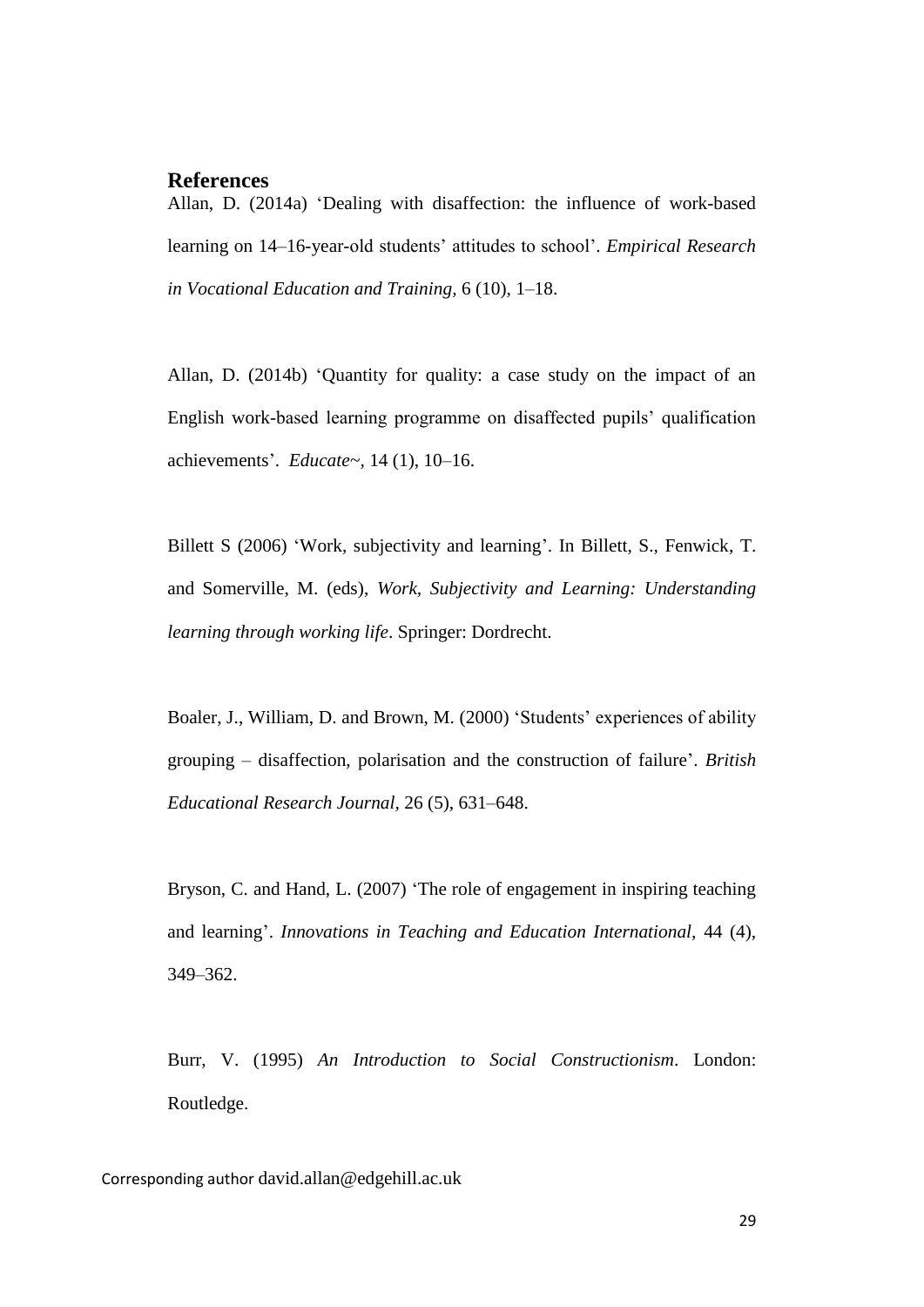Cowen, G. and Burgess, M. (2009) *Key Stage Four Engagement Programme: Evaluation*. DCSF Research Report 084. York: York Consulting.

Davies, P., Telhaj, S., Hutton, D., Adnett, N. and Coe, R. (2008) 'Socioeconomic background, gender and subject choice in secondary schooling'. *Educational Research,* 50 (3), 235–248.

DCSF [Department for Children, Schools and Families] (2008) *Back on Track: A strategy for modernising alternative provision for young people*. London: The Stationery Office.

DfES [Department for Education and Skills] (2002) *14-19 Education: Extending opportunities, raising standards.* London: Stationery Office.

Duncan, N. (2013) "If you tolerate this, then your children will be next.' Compulsion, compression, control, and competition in secondary schooling'. *International Journal on School Disaffection,* 10 (1), 29–45.

Entwistle, N. and Tait, H. (1990) 'Approaches to learning, evaluations of teaching, and preferences for contrasting academic environments'. *Higher Education,* 19 (2), 169–194.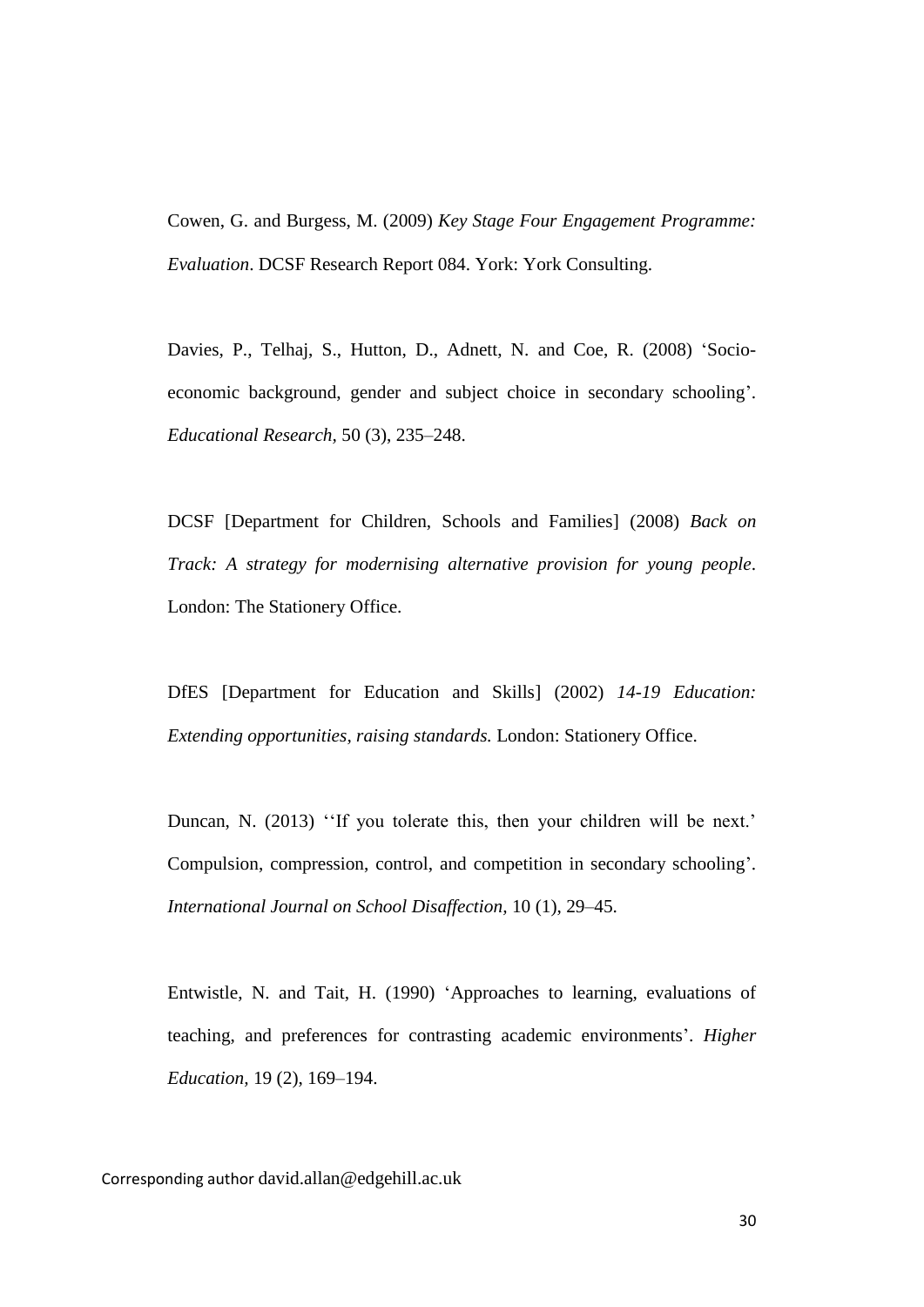Feng, Y. and Johnson, J. (2009) 'Integrated but not included: exploring quiet disaffection in mainstream schools in China and India'. *International Journal on School Disaffection,* 6 (1), 12–18.

Gaith, G.M. and Shaaban, K. A. (2005) 'Cooperative learning for the disaffected ESL/EFL Learner'. *International Journal on School Disaffection,* 3 (2), 44–47.

Garvik, M., Idsoe, T. and Bru, E. (2014) 'Depression and school engagement among Norwegian upper secondary vocational school students'. *Scandinavian Journal of Educational Research,* 58 (5), 592–608.

Gibbs, G. (2007) *Analyzing Qualitative Data*. London: Sage.

Gijbels, D., van de Watering, G., Dochy, F. and van den Bossche, P. (2006) 'New learning environments and constructivism: the students' perspective'. *Instructional Science,* 34 (3), 213–226.

Golden, S., Nelson, J., O'Donnell, L. and Rudd, P. (2004) *Evaluation of Increased Flexibilities for 14–16 Year Olds: Profile of partnerships and students 2002 and 2003*. Research Brief 558. London: National Foundation for Educational Research.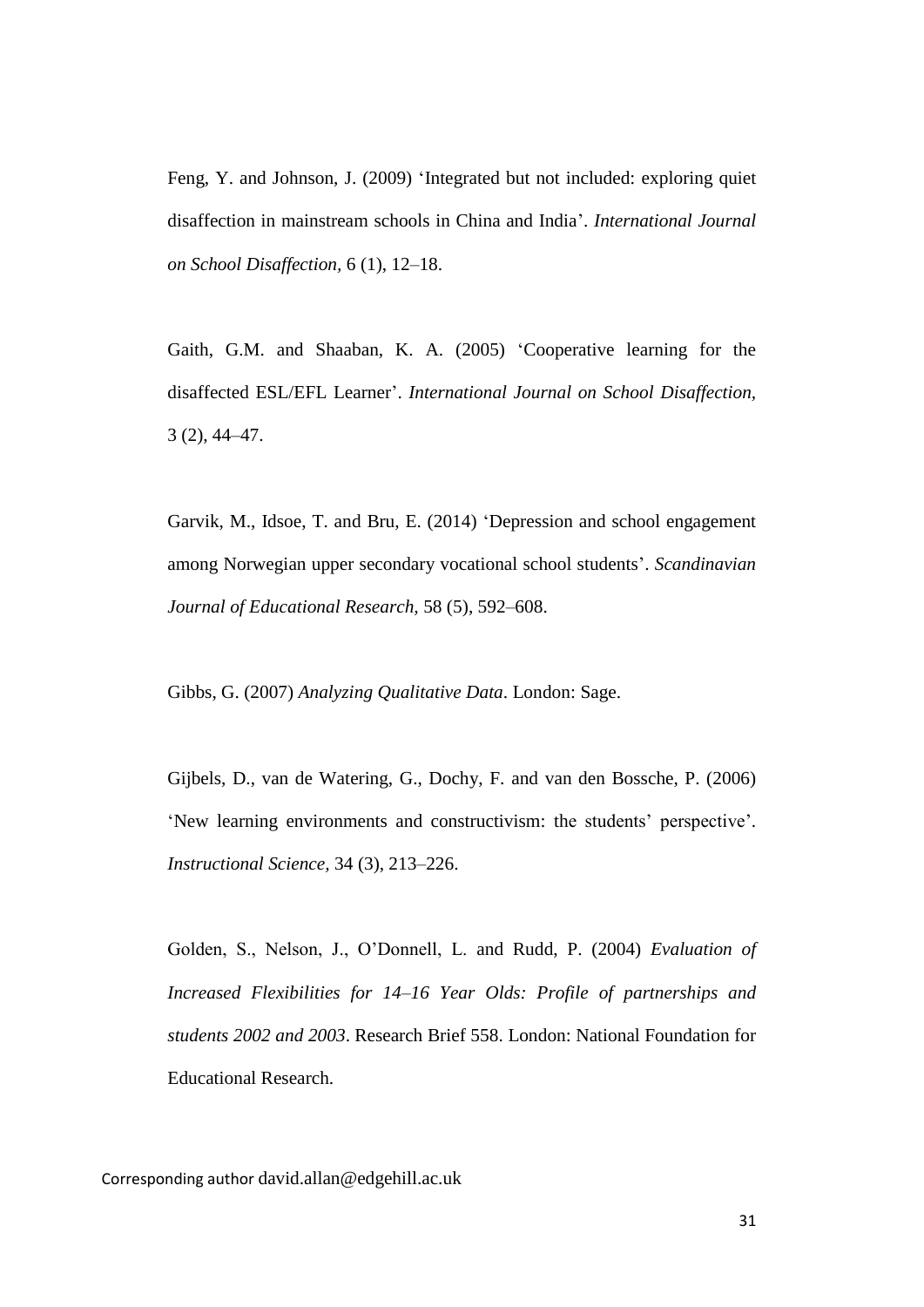Gov.UK (2014) Increasing opportunities for young people and helping them to achieve their potential. Online. https://www.gov.uk/government/policies/increasing-opportunities-for-youngpeople-and-helping-them-to-achieve-their-potential/supporting-pages/raisingthe-participation-age (accessed 10 March 2015).

Graham, L.J., Bergen, P.V. and Sweller, N. (2015) ''To educate you to be smart': Disaffected students and the purpose of school in the (not so clever) 'lucky country''. Journal of Education Policy, 30 (2), 237-257.

Haimovitz, K. and Corpus, J.H. (2011) 'Effects of person versus process praise on student motivation: Stability and change in emerging adulthood'. *Educational Psychology,* 31 (5), 595–609.

Hall, D. and Raffo, C. (2004) 'Re-engaging 14-16-year-olds with their schooling through work-related learning'. *Journal of Vocational Education and Training,* 56 (1), 69–80.

Harber, C. (2008) 'Perpetrating disaffection: Schooling as an international problem'. *Educational Studies,* 34 (5), 457–467.

Harris, R., Willis, P., Simons, M. and Collins, E. (2001) 'The relative contributions of institutional and workplace learning environments: An

Corresponding author david.allan@edgehill.ac.uk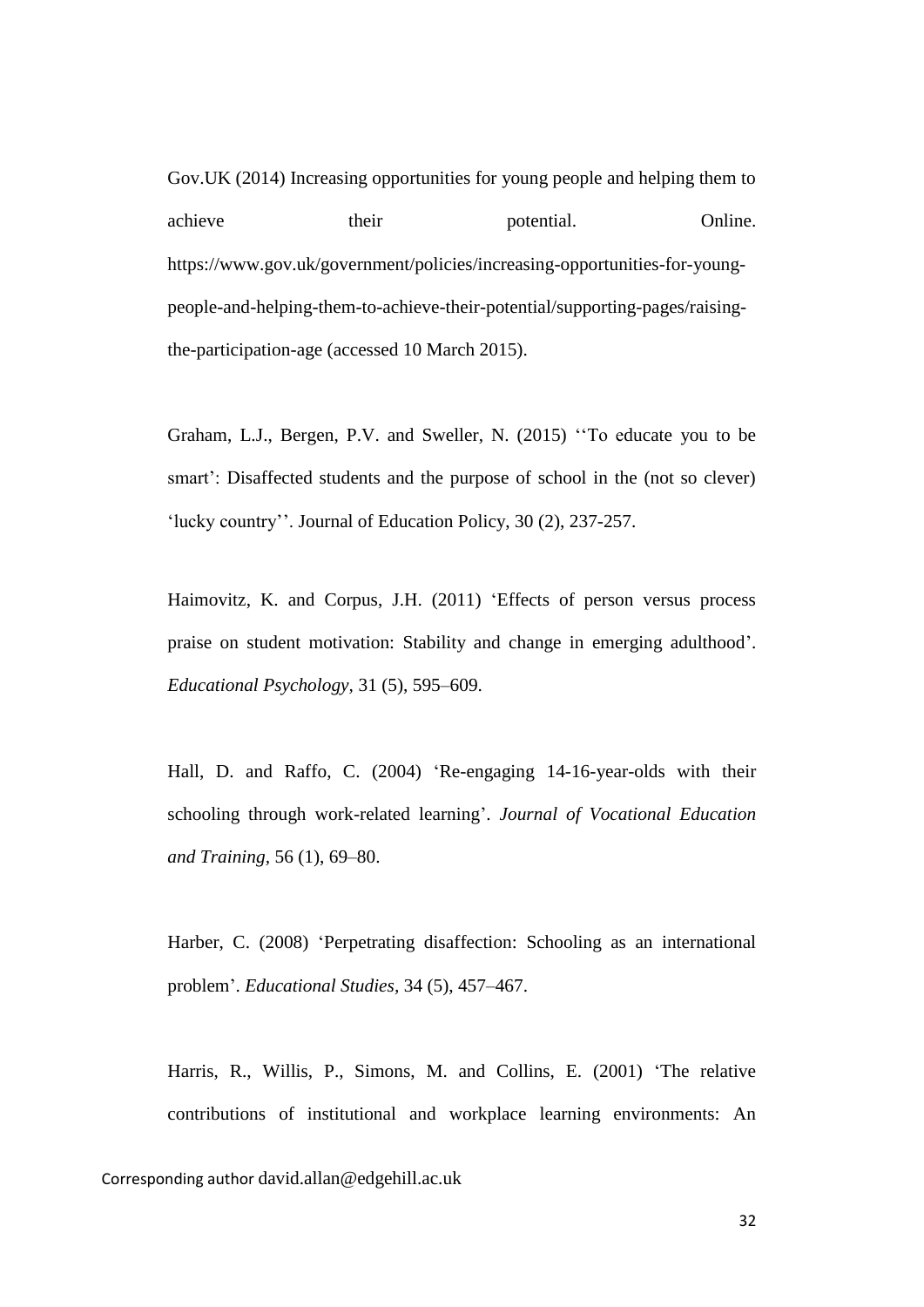analysis of apprenticeship training'. *Journal of Vocational Education and Training,* 53 (2), 263–278.

Haydn, T. (2008) *Managing Pupil Behaviour: Key issues in teaching and learning.* London: Routledge.

Hilton, Z. (2006) 'Disaffection and school exclusion: Why are inclusion policies still not working in Scotland?' *Research Papers in Education,* 21 (3), 295–314.

Hung, D.W.L. and Chen, D.T. (2001) 'Situated cognition, Vygotskian thought and learning from the communities of practice perspective: implications for the design of web-based e-learning'. *Educational Media International,* 38 (1),  $3 - 12$ .

Jackson, C. (2006) *Lads and Ladettes in School: Gender and a fear of failure*. Maidenhead: Open University Press.

Jackson, C., Paechter, C. and Renold, E. (eds) (2010) *Girls and Education 3– 16: Continuing concerns, new agendas*. Maidenhead: Open University Press.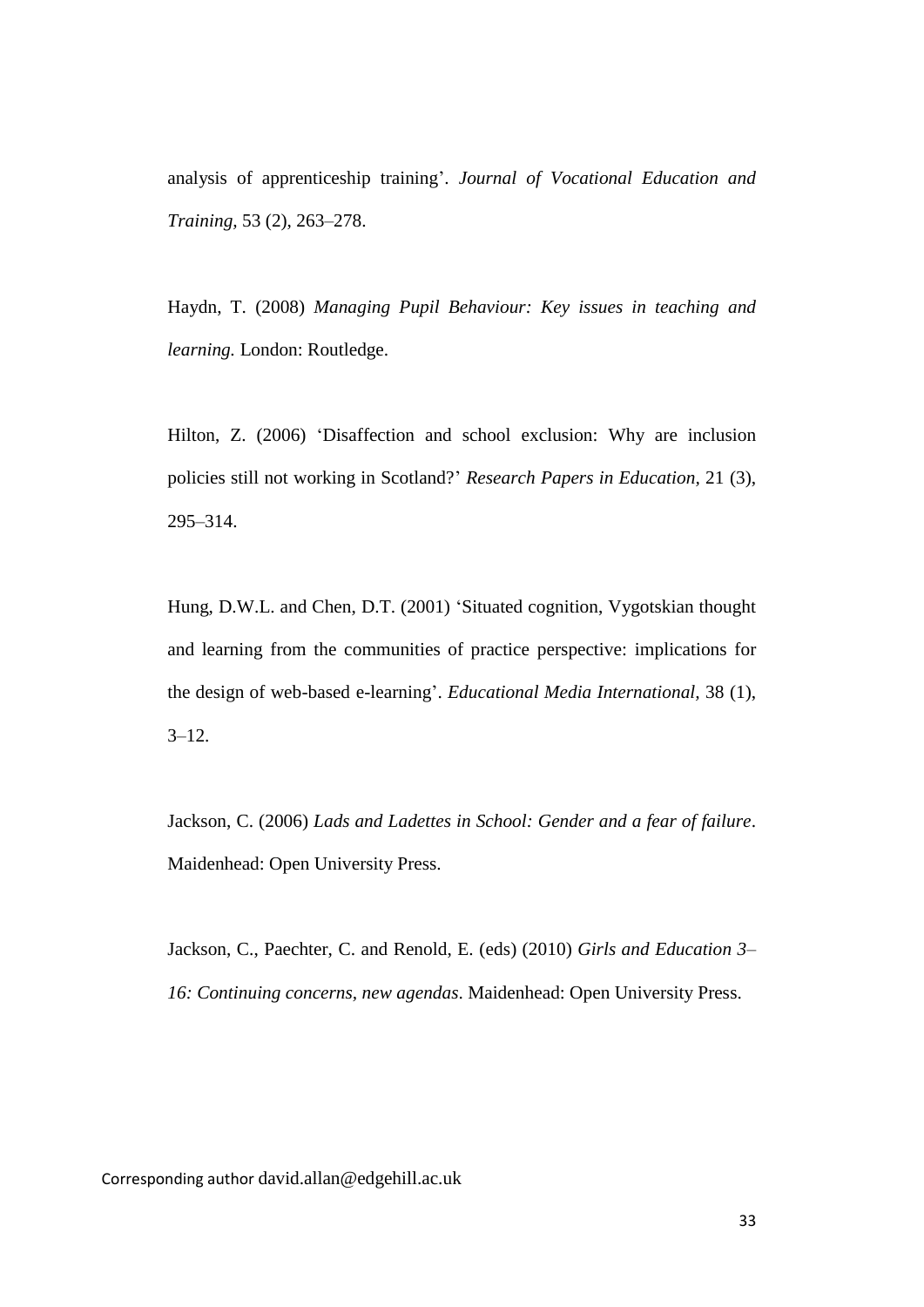Jones, T. (2013) 'Through the lens of home-educated children: Engagement in education'. *Educational Psychology in Practice,* 29 (2), 107–121.

Jones, G., Stead, J. and Kendrick, A. (2003) 'Joined-up approaches to prevent school exclusion'. *Emotional and Behavioural Difficulties,* 8 (1), 77–91.

Joseph, N. (2010) 'Metacognition needed: teaching middle and high school students to develop strategic learning skills'. *Preventing School Failure,* 54 (2), 99–103.

Kelly, S. and Price, P. (2009) 'Vocational education: a clean slate for disengaged students?' *Social Science Research,* 38 (4), 810–825.

Kim, C.Y., Losen, D.J. and Hewitt, D.T. (2010) *The School-to-Prison Pipeline: Structuring legal reform*. London: NYU Press.

Könings, K.D., Brand-Gruwel, S. and van Merriënboer, J.J.G. (2011) 'The match between students' lesson perceptions and preferences: relations with student characteristics and the importance of motivation'. *Educational Research,* 53 (4), 439–457.

Lave, J. and Wenger, E. (2009) *Situated Learning: Legitimate peripheral practice.* Cambridge: Cambridge University Press.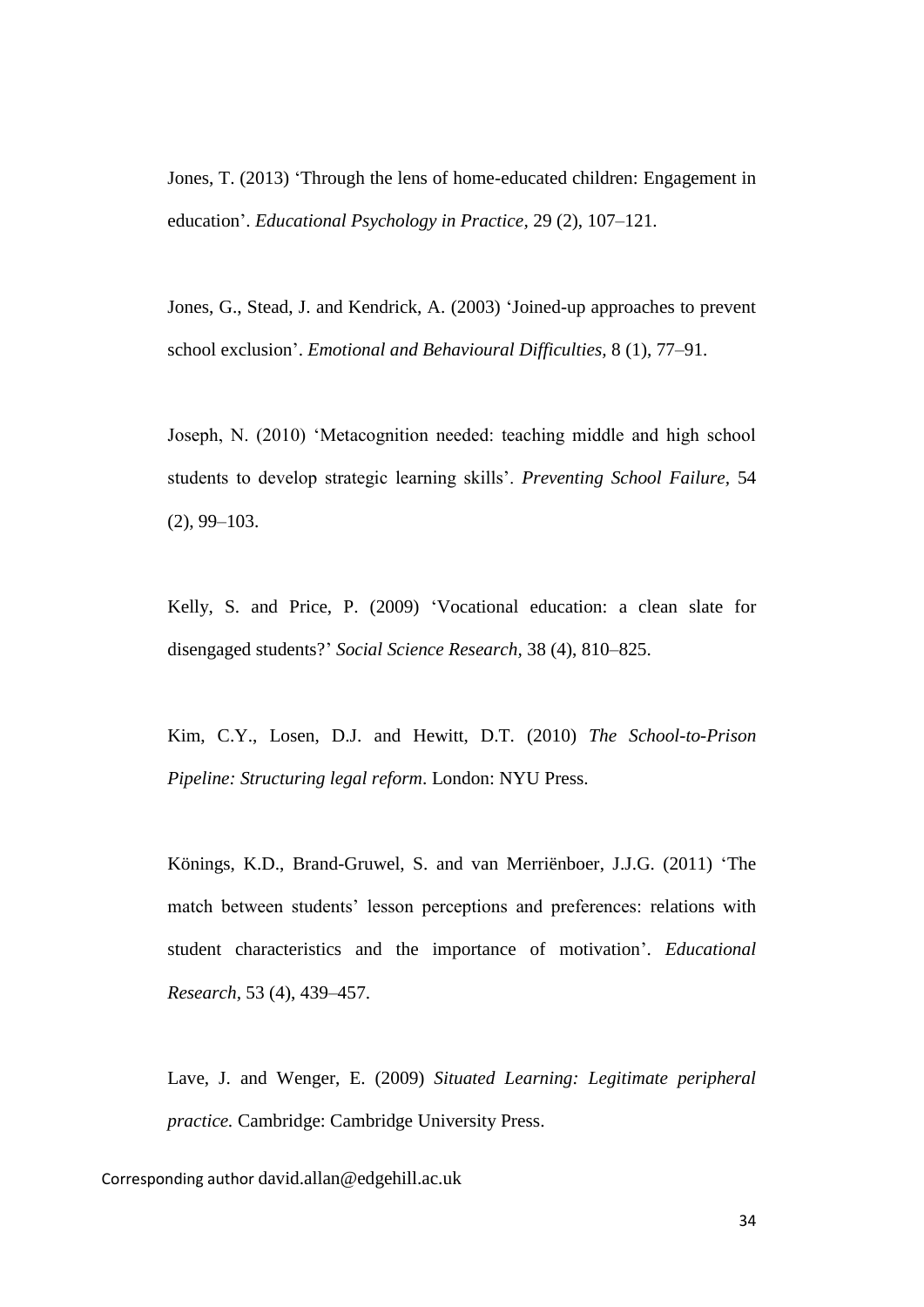Lewis, G. (2013) 'Emotion and disaffection with school mathematics'. *Research in Mathematics Education,* 15 (1), 70–86.

Lumby, J. (2012) 'Disengaged and disaffected young people: surviving the system'. *British Educational Research Journal,* 38 (2), 261–279.

Masi, G., Brovedani, P. and Poli, P. (1998) 'School failure in early adolescence: the psychopathological risk'. *Child Psychiatry and Human Development*, 29 (2), 127–140.

McKay, E. (2002) 'Cognitive skill acquisition through a meta-knowledge processing model'. *Interactive Learning Environments*, 10 (3), 263–291.

McKendrick, J., Scott, G. and Sinclair, S. (2007) 'Dismissing disaffection: young people's attitudes towards education, employment and participation in a deprived community'. *Journal of Youth Studies,* 10 (2), 139–160.

Mills, M. and McGregor, G. (2010) *Re-engaging Students in Education: Success factors in alternative schools*. Research report. Queensland: Youth Affairs Network of Queensland.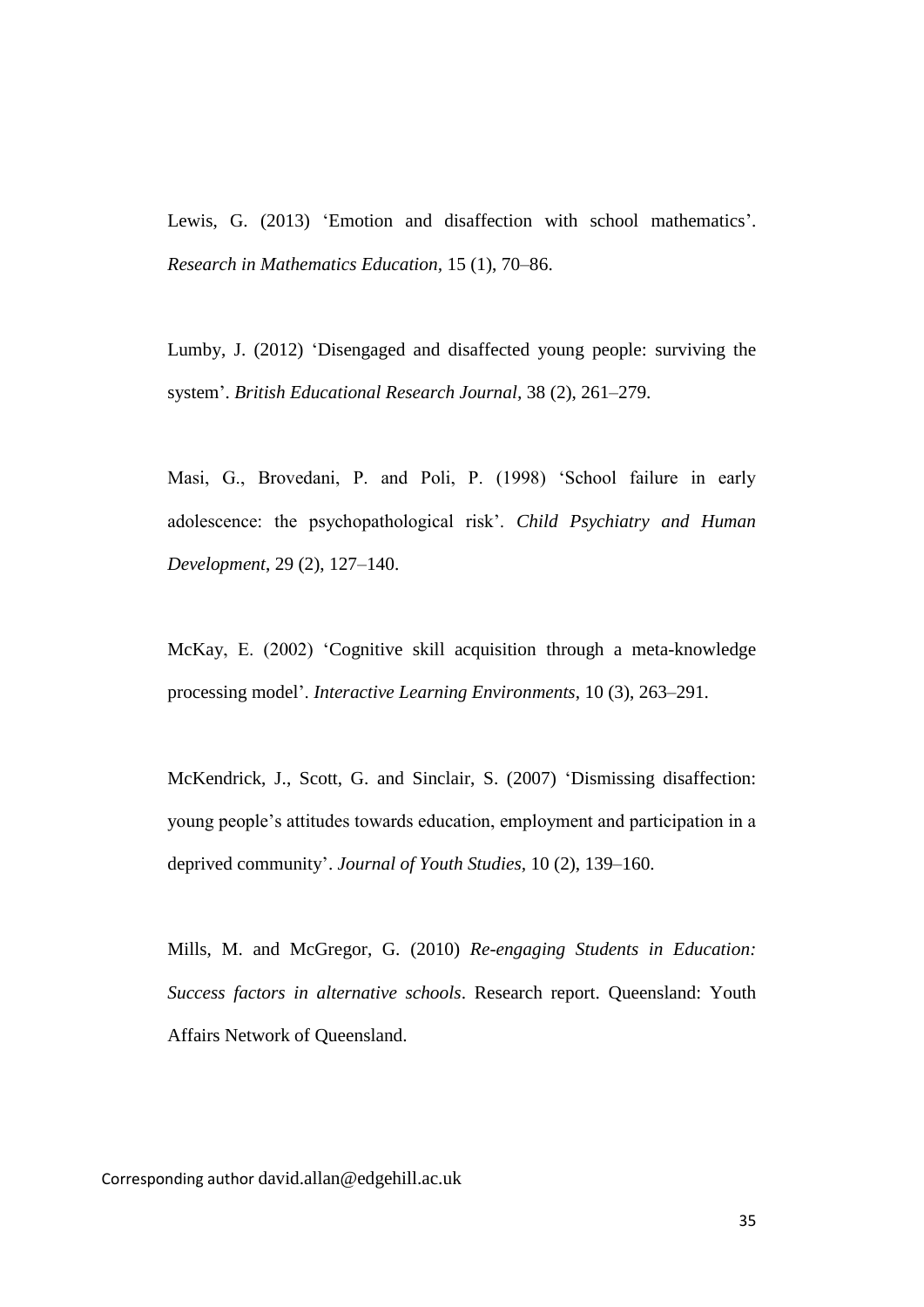Newburn, T. and Shiner, M. (with Tara Young) (2005) *Dealing with Disaffection: Young people, mentoring and social inclusion*. Oxfordshire: Willan Publishing.

Ofsted [Office for Standards in Education] (2005) *The Key Stage Four Curriculum: Increased flexibility, work-related learning and young apprenticeship programmes*. London: Alexandra House [HMI 2478].

OECD [Organization for Economic Co-operation and Development] (2013) *PISA 2012 results: Ready to learn – students' engagement, drive and selfbeliefs (Volume III).* PISA: OECD Publishing.

Osler, A. (2006) 'Excluded girl: interpersonal, institutional and structural violence in schooling'. *Gender and Education,* 18 (6), 571–89.

Papaleontiou-Louca, E. (2003) 'The concept and instruction of metacognition'. *Teacher Development,* 7 (1), 9–30.

Parsons, C. (2005) 'School exclusion: the will to punish'. *British Journal of Educational Studies,* 53 (2), 187–211.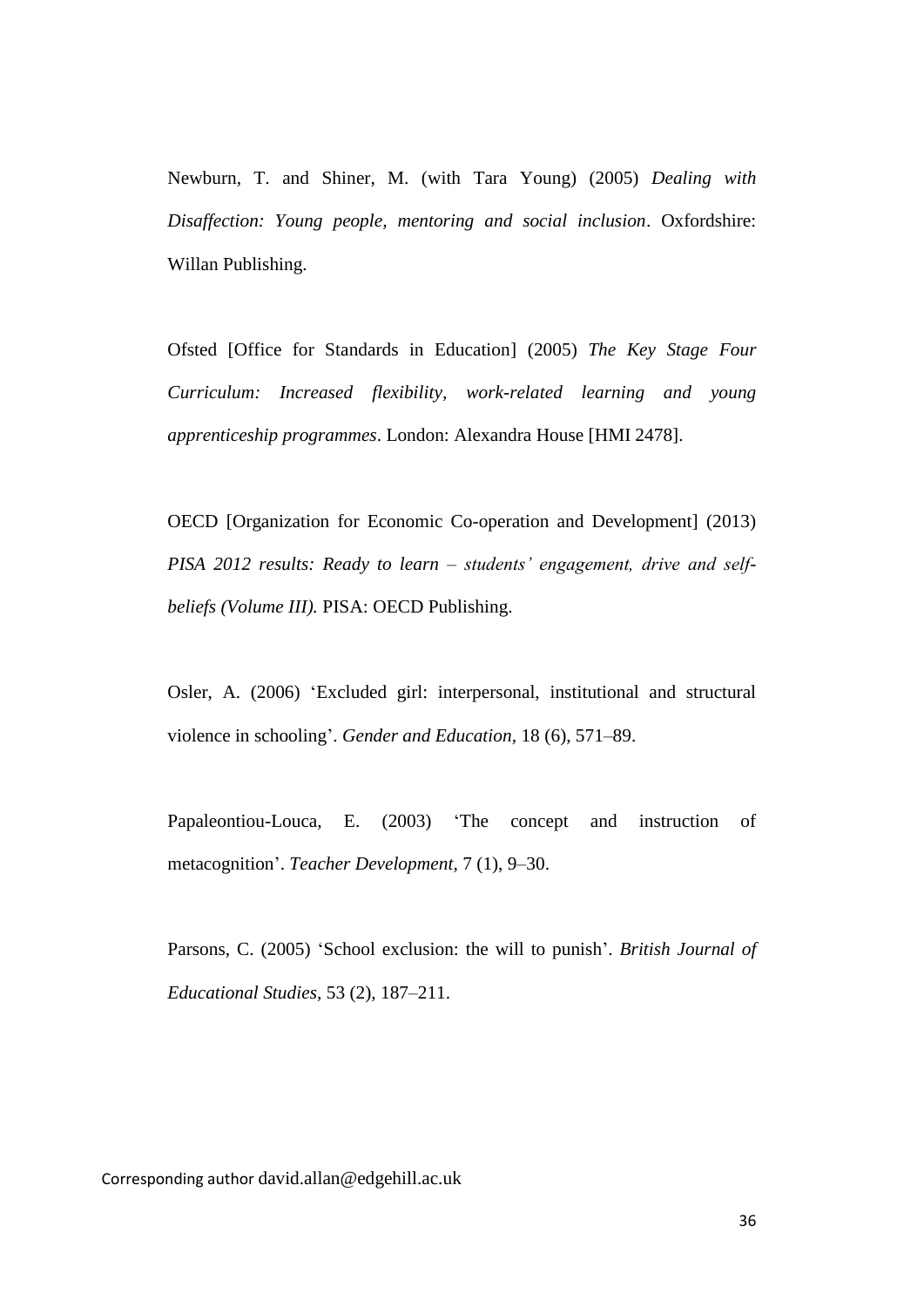Peräkylä, A. and Ruusuvuori, J. (2013) 'Analyzing talk and text'. In Denzin, N.K. and Lincoln, Y.S. (eds.) *Collecting and interpreting qualitative materials*, 4<sup>th</sup> edn. London: Sage, 277–307.

Petrušauskaitė, V. (2010) *Dropping Out of School – An issue of disaffection, non-participation or social exclusion? Analysing school policies towards Roma school children in Lithuania*. Research report. Lithuania: Institute for Ethnic Studies.

Piper, H. and Piper, J. (2000) 'Disaffected young people as the problem. Mentoring as the solution. Education and work as the goal'. *Journal of Education and Work,* 13 (1), 77–94.

Putwain, D.W. (2008) 'Supporting assessment stress in key stage 4 students'. *Educational Studies,* 34 (2), 83–95.

Radnor, H. (2002) *Researching Your Professional Practice: Doing interpretive research.* Milton Keynes: Open University Press.

Raible, J. and Irizarry, J. (2010) 'Redirecting the teacher's gaze: teacher education, youth surveillance and the school-to-prison pipeline'. *Teaching and Teacher Education,* 26 (5), 1196–1203.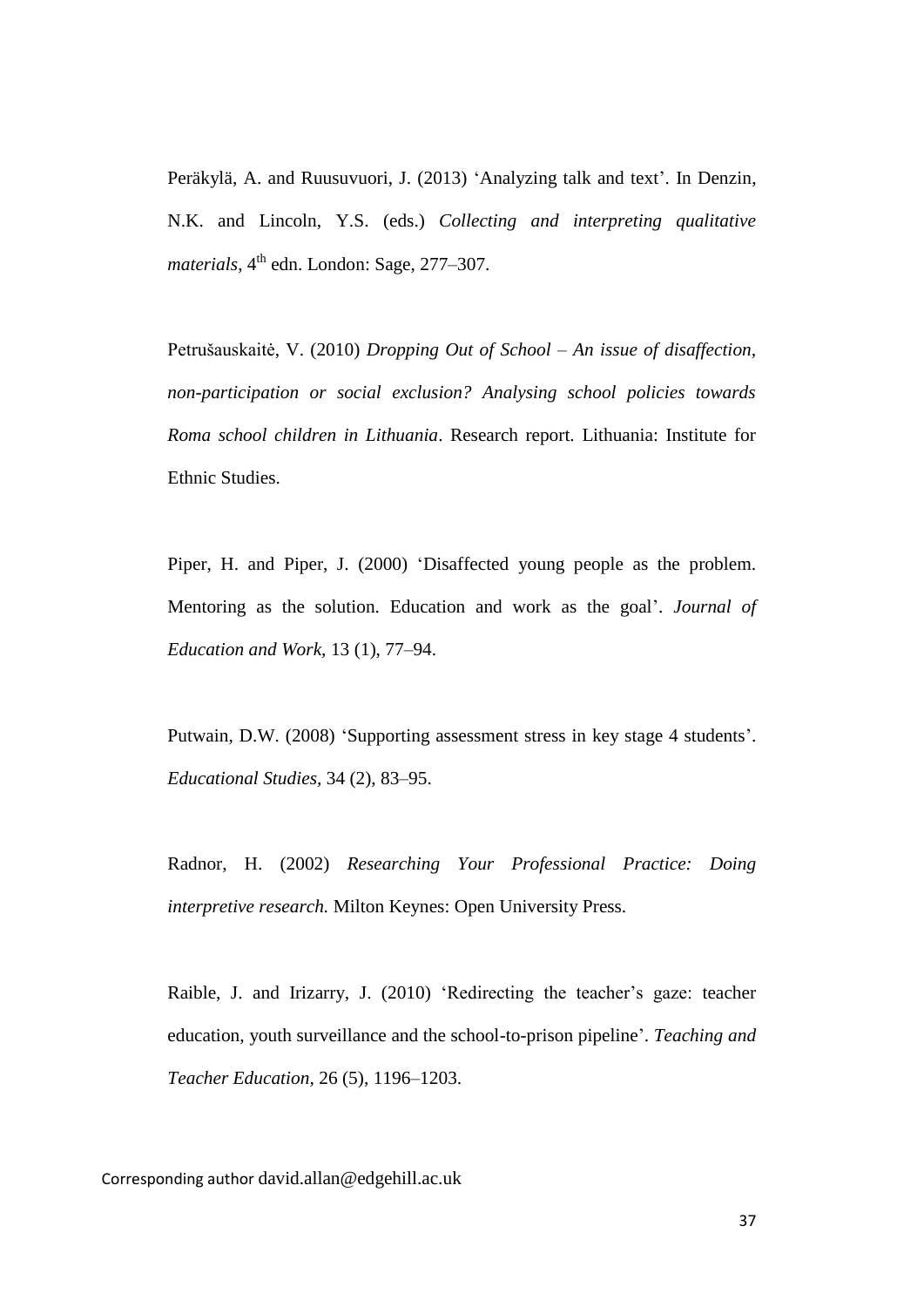Raffo, C. (2003) 'Disaffected young people and the work-related curriculum at key stage 4: issues of social capital development and learning as a form of cultural practice'. *Journal of Education and Work,* 16 (1), 69–86.

Riley, K., Ellis, S., Weinstock, W., Tarrant, J. and Hallmond, S. (2006) 'Reengaging disaffected pupils in learning: insights for policy and practice'. *Improving Schools,* 9 (1), 17–31.

Sandford, R.A., Duncombe, R. and Armour, K.M. (2008) 'The role of physical activity/sport in tackling youth disaffection and anti-social behaviour'. *Educational Review,* 60 (4), 419–35.

Sandi-Urena, S.S., Cooper, M.M. and Stevens, R.H. (2011) 'Enhancement of metacognition use and awareness by means of a collaborative intervention'. *International Journal of Science Education,* 33 (3), 323–340.

Schraw, G., Crippen, K.J., and Hartley, K. (2006) 'Promoting self-regulation in science education: Metacognition as part of a broader perspective on learning'. *Research in Science Education,* 36 (1-2), 111–139.

Slee, R. (2014) 'Evolving theories of student disengagement: a new job for Durkheim's children?' *Oxford Review of Education*, 40 (4), 446–465.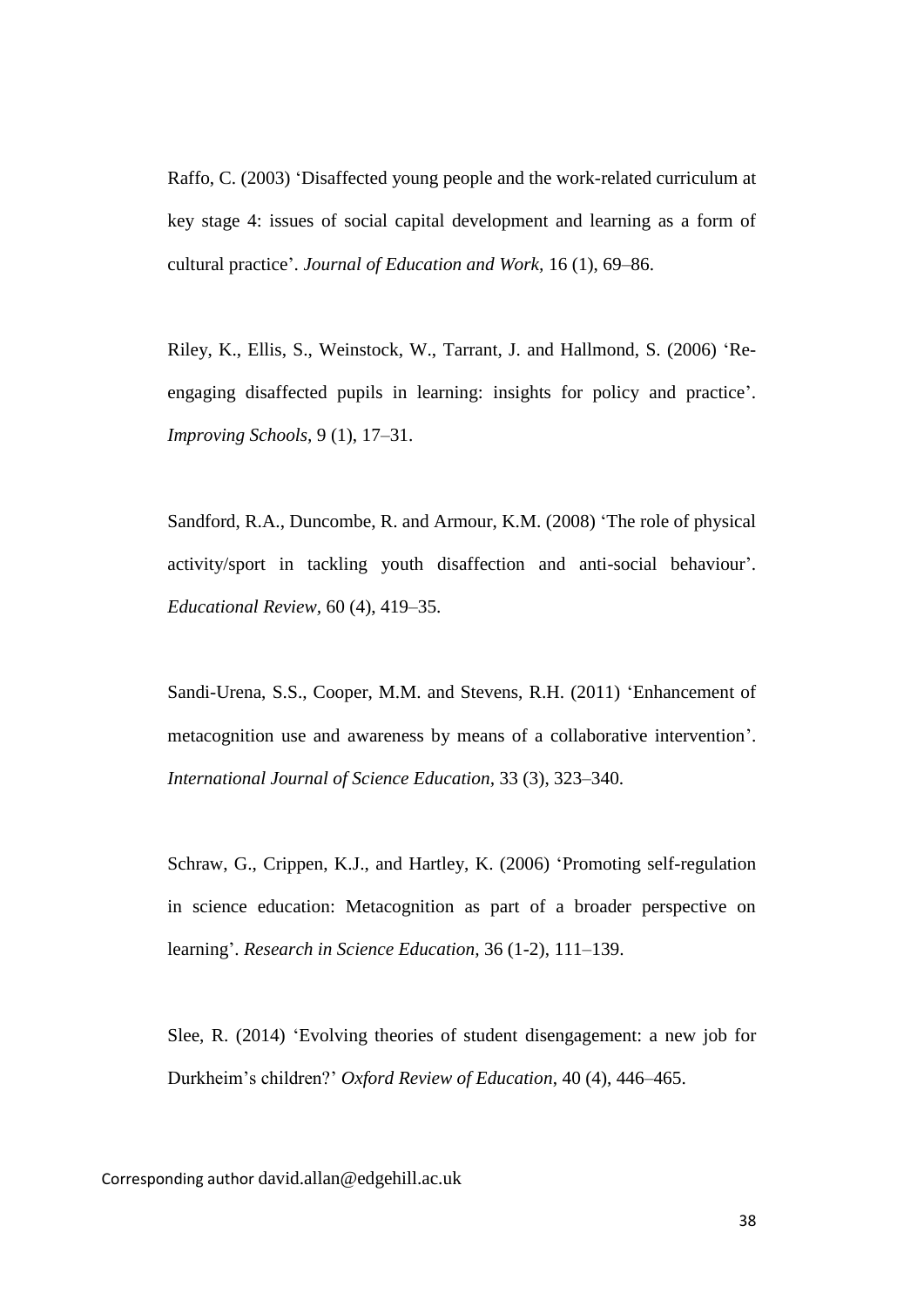Smyth, J. and McInerney, P. (2013) 'Making 'space': Young people put at a disadvantage re-engaging with learning'. *British Journal of Sociology of Education,* 34 (1), 39–55.

Sodha, S. and Guglielmi, S. (2009) *A Stitch in Time: Tackling educational disengagement*. Interim report. London: Demos.

Steer, R. (2000) *A Background to Youth Disaffection: A review of literature and evaluation findings from work with young people*. London: Community Development Foundation.

Stephan, Y., Caudroit, J., Boiché, J. and Sarrazin, P. (2011) 'Predictors of situational disengagement in the academic setting: the contribution of grades, perceived competence, and academic motivation'. *British Journal of Educational Psychology,* 81 (3), 441–455.

Swanson, H.L. (1990) 'Influence of metacognitive knowledge and aptitude on problem solving'. *Journal of Educational Psychology,* 82 (2), 306–314.

Thomas, G.P. (2013) 'Changing the metacognitive orientation of a classroom environment to stimulate metacognitive reflection regarding the nature of physics learning'. *International Journal of Science Education,* 35 (7), 1183– 1207.